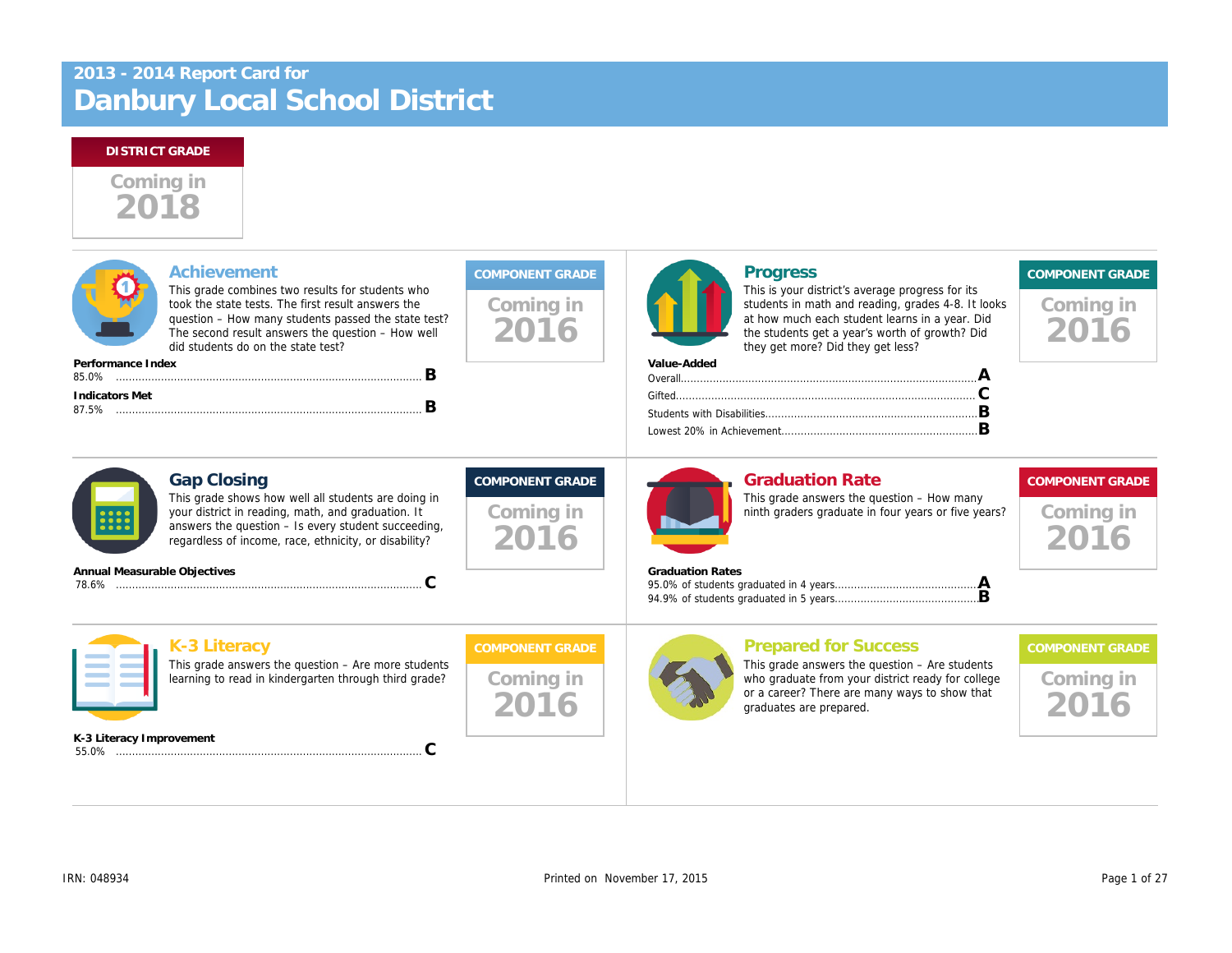### Achievement

This grade combines two results for students who took the state tests. The first result answers the question – How many students passed the state test? The second result answers the question – How well did state test? The second result answers the question – How well did<br>students do on the state test?



#### Performance Index

B

The Performance Index measures the test results of every student, not just those who score proficient or higher. There are six levels on the index and districts receive points for every student in each of these levels. The higher the achievement level the more the points awarded in the district's index. This rewards schools and districts for improving performance.

#### Performance Index

| Achievement<br>Level | Pct of<br>Students |   | Points for<br>this Level |     | Points<br>Received |
|----------------------|--------------------|---|--------------------------|-----|--------------------|
| <b>Advanced Plus</b> | 0.3                | x | 1.3                      | $=$ | 0.3                |
| Advanced             | 25.0               | x | 1.2                      | $=$ | 30.0               |
| Accelerated          | 29.8               | x | 1.1                      | $=$ | 32.8               |
| Proficient           | 32.1               | x | 1.0                      | $=$ | 32.1               |
| Basic                | 9.9                | x | 0.6                      | $=$ | 6.0                |
| I imited             | 3.0                | x | 0.3                      | $=$ | 0.9                |
| Untested             | 0.0                | x | 0.O                      | $=$ | 0.0                |
|                      |                    |   |                          |     |                    |

85.0% 102.0 of a possible 120.0

| $A =$ | $90.0 - 100.0\%$   |
|-------|--------------------|
|       | $B = 80.0 - 89.9%$ |
| $C =$ | 70.0 - 79.9%       |
| D =   | $50.0 - 69.9%$     |
| F =   | $0.0 - 49.9%$      |

Performance Index Trend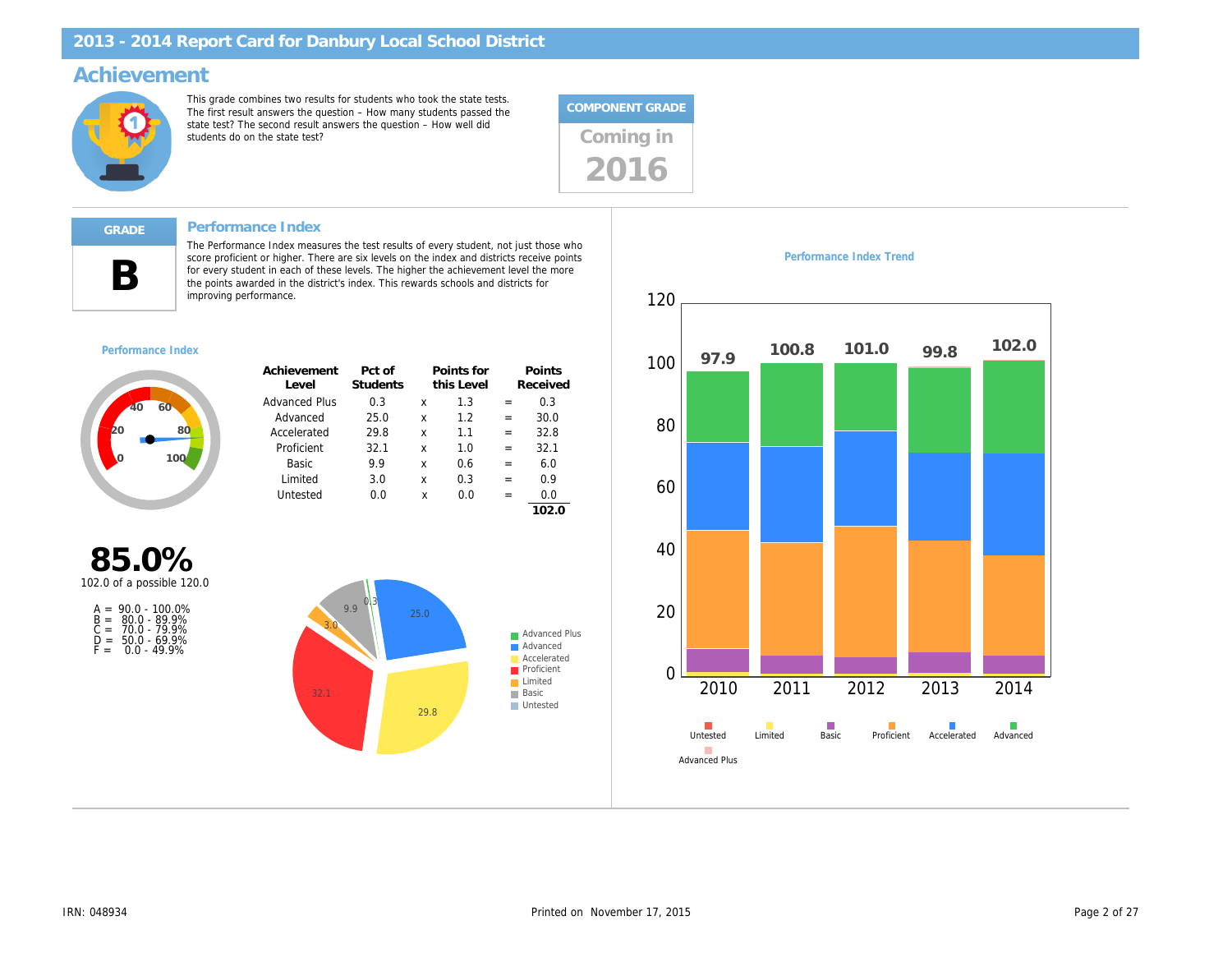#### Indicators Met



Indicators Met measures the percent of students who have passed state tests. Test results are reported for each student in a grade and subject. At least 80 percent of students must pass to get credit for the indicator.

#### Indicators Met %



A =<br>B =<br>C =<br>D =<br>F = 90.0 - 100.0% 80.0 - 89.9% 70.0 - 79.9% 50.0 - 69.9% 0.0 - 49.9%

| 3rd Grade | <b>Mathematics</b> | 94.6%  |  |
|-----------|--------------------|--------|--|
|           | Reading            | 86.5%  |  |
| 4th Grade | <b>Mathematics</b> | 82.9%  |  |
|           | Reading            | 100.0% |  |
|           | <b>Mathematics</b> | 48.5%  |  |
| 5th Grade | Reading            | 81.8%  |  |
|           | Science            | 78.8%  |  |

#### Grades 3-5 Grades 6-8

| 6th Grade | Mathematics        | 77.1% |
|-----------|--------------------|-------|
|           | Reading            | 95.8% |
| 7th Grade | <b>Mathematics</b> | 88.1% |
|           | Reading            | 97.6% |
|           | <b>Mathematics</b> | 86.0% |
| 8th Grade | Reading            | 98.0% |
|           | Science            | 84.0% |

#### **Ohio Graduation**

|                   | Mathemati  |
|-------------------|------------|
|                   | Reading    |
| OGT, 10th Graders | Science    |
|                   | Social Stu |
|                   | Writing    |
|                   | Mathemati  |
|                   | Reading    |
| OGT, 11th Graders | Science    |
|                   | Social Stu |
|                   | Writing    |
|                   |            |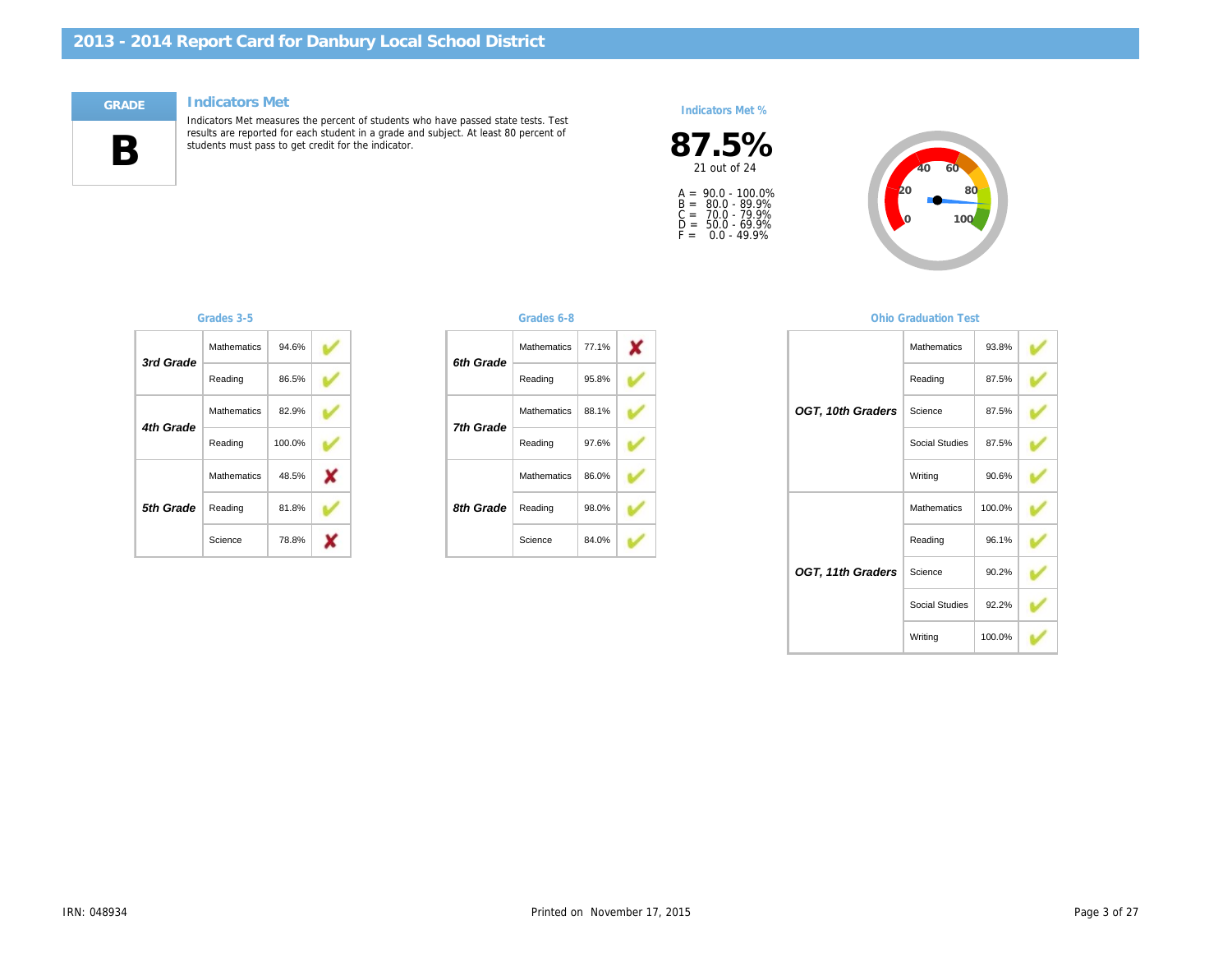| <b>Achievement Levels by Grade</b> | <b>Proficient Percent Trend by Gra</b> |
|------------------------------------|----------------------------------------|
| 3rd Grade                          | 3rd Grade                              |
|                                    |                                        |
|                                    |                                        |
|                                    |                                        |
|                                    |                                        |
|                                    |                                        |
| 4th Grade                          | 4th Grade                              |
|                                    |                                        |
|                                    |                                        |
|                                    |                                        |
|                                    |                                        |
| 5th Grade                          | 5th Grade                              |
|                                    |                                        |
|                                    |                                        |
|                                    |                                        |
|                                    |                                        |
|                                    |                                        |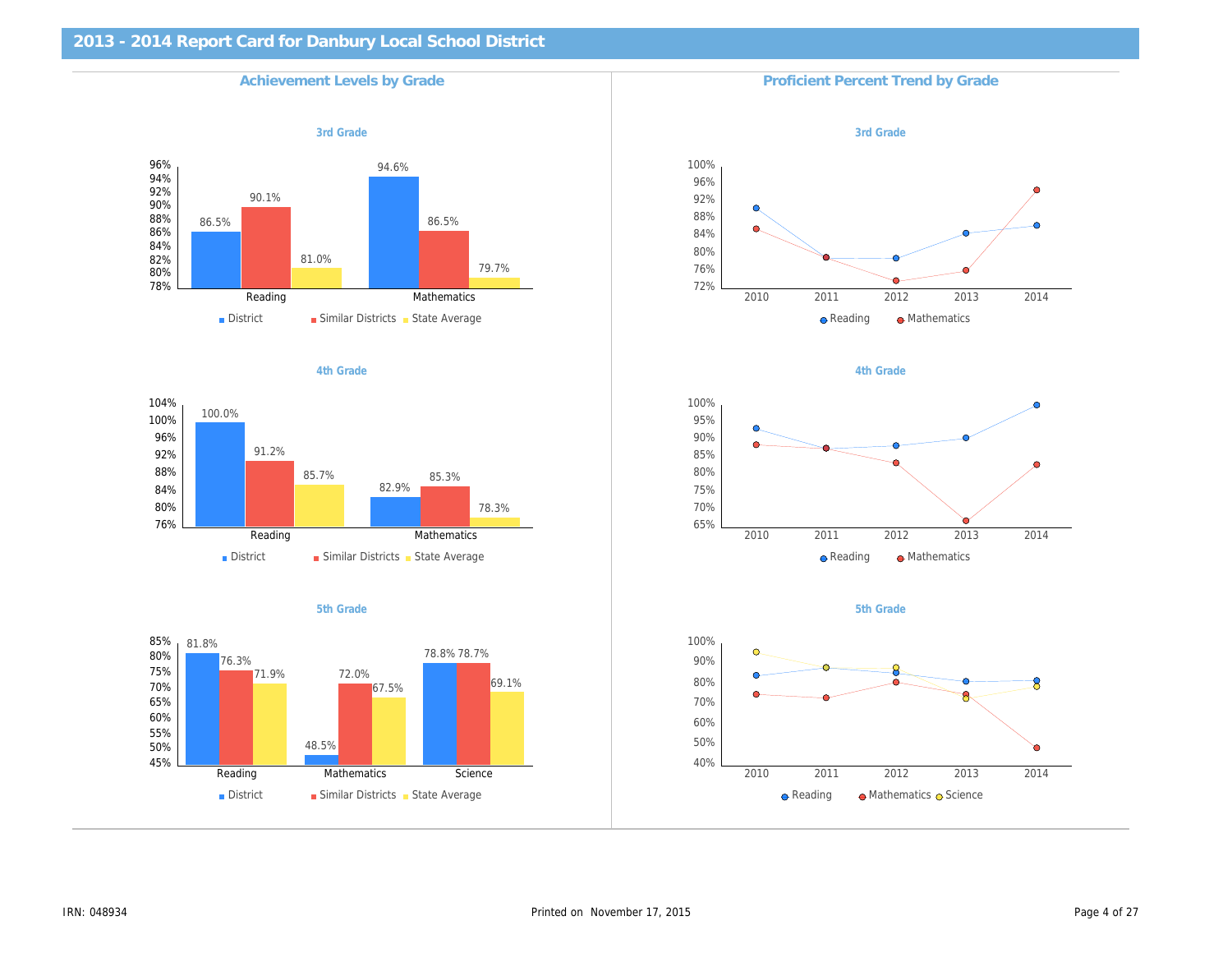| 2013 - 2014 Report Card for Danbury Local School District |           |
|-----------------------------------------------------------|-----------|
| 6th Grade                                                 | 6th Grade |
|                                                           |           |
|                                                           |           |
|                                                           |           |
|                                                           |           |
|                                                           |           |
|                                                           |           |
| 7th Grade                                                 | 7th Grade |
|                                                           |           |
|                                                           |           |
|                                                           |           |
|                                                           |           |
|                                                           |           |
| 8th Grade                                                 | 8th Grade |
|                                                           |           |
|                                                           |           |
|                                                           |           |
|                                                           |           |
|                                                           |           |
|                                                           |           |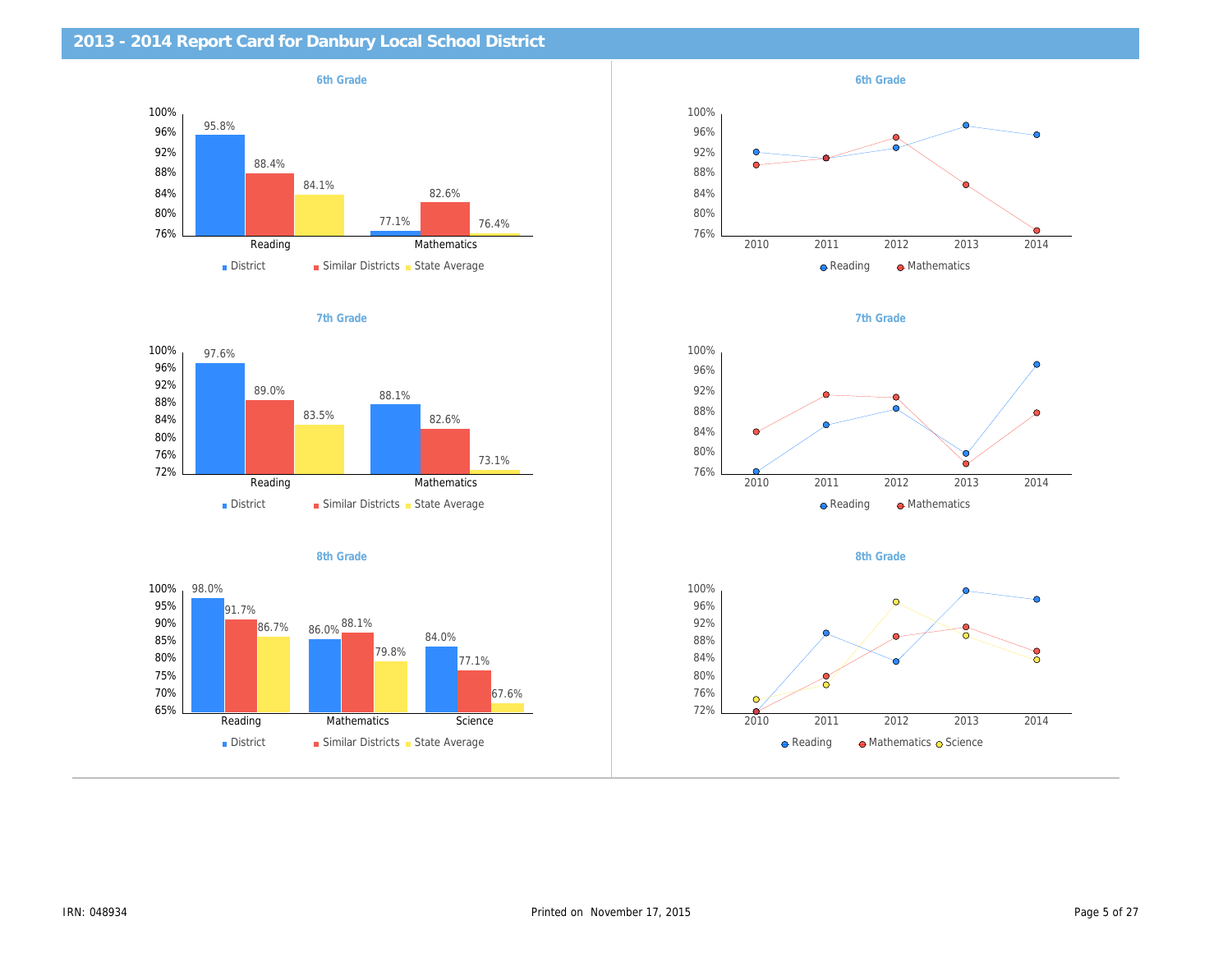| 2013 - 2014 Report Card for Danbury Local School District |                           |
|-----------------------------------------------------------|---------------------------|
| 10th Grade OGT                                            | 10th Grade OGT            |
|                                                           |                           |
|                                                           |                           |
|                                                           |                           |
|                                                           |                           |
|                                                           |                           |
|                                                           |                           |
| 11th Grade Cumulative OGT                                 | 11th Grade Cumulative OG1 |
|                                                           |                           |
|                                                           |                           |
|                                                           |                           |
|                                                           |                           |
|                                                           |                           |
|                                                           |                           |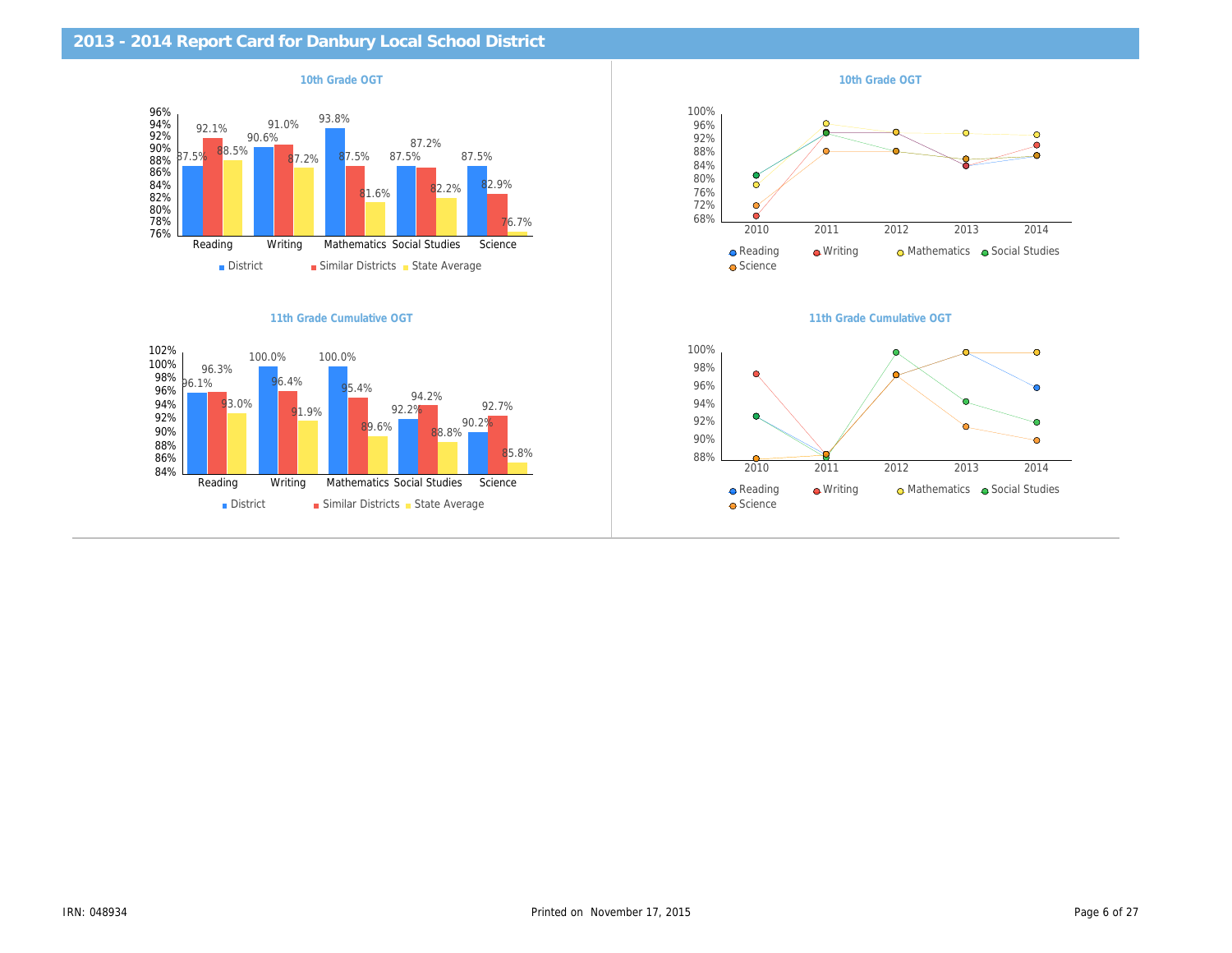## Gifted Students

The Gifted Students data and Indicator highlight the opportunities for and performance of gifted students. The dashboard answers several questions: How many students are identified as gifted and in what categories? How many of those students are receiving gifted services? How well are those gifted students performing? The Gifted Indicator measures whether opportunity and performance expectations are being met for gifted students.

| <b>INDICATOR</b> |  |
|------------------|--|
| coming in        |  |

Gifted Summary **Achievement Achievement Achievement** 

11.3% of enrollment Students Identified as **Gifted** 

10.7% of enrollment Students Receiving Gifted Services

This chart illustrates the test achievement levels by test's subject. For example, how well do students i the state Reading tests?

#### Value-Added

Value-Added measures the progress for all students identified as gifted in reading, math, and/or superior cognitive ability.

GRADE

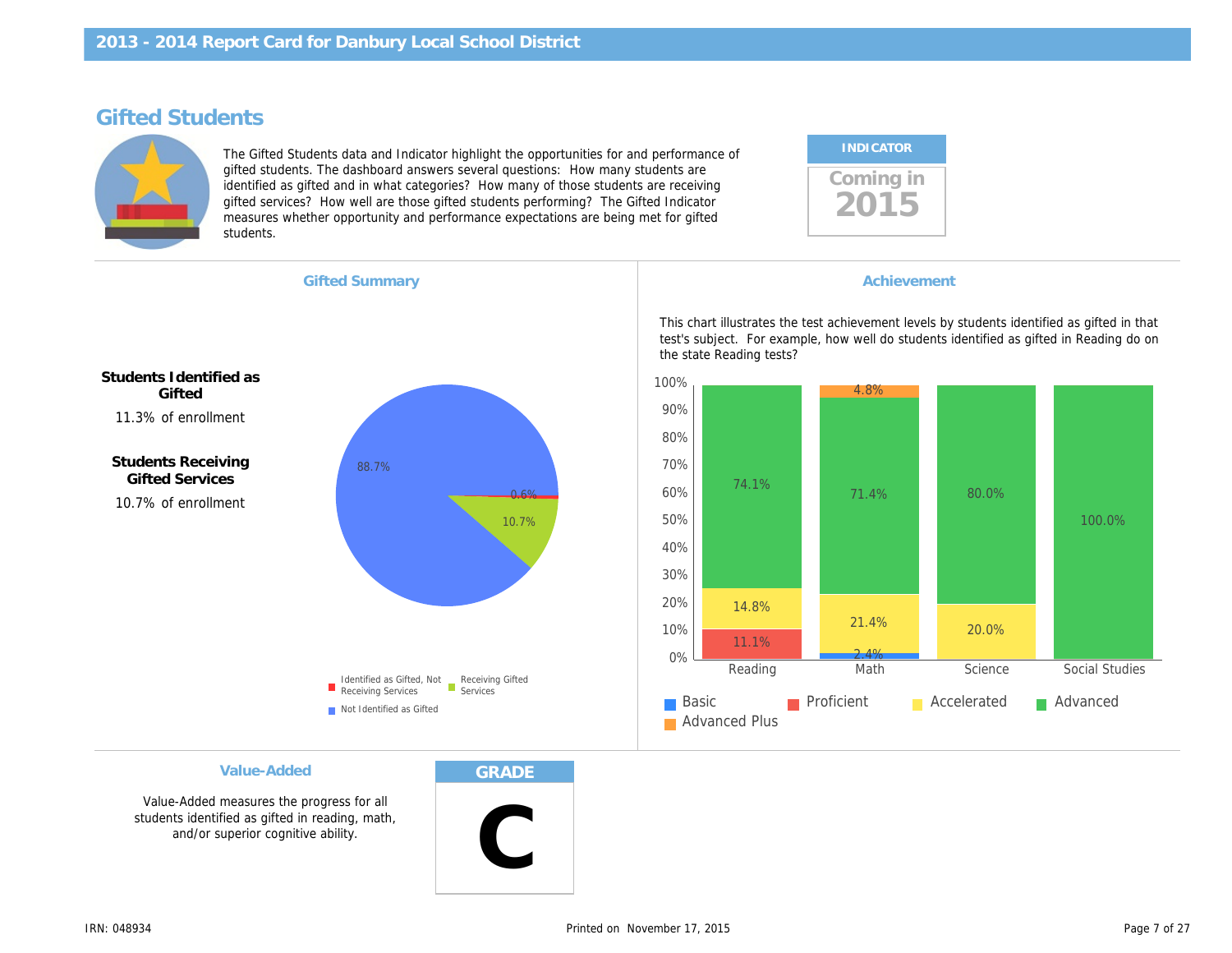## Enrollment by Gifted Category

These charts show the percentage of enrolled students that are identified as gifted and that are receiving gifted

All Grades

Grades 4-8 Grades 9-12

Grades K-3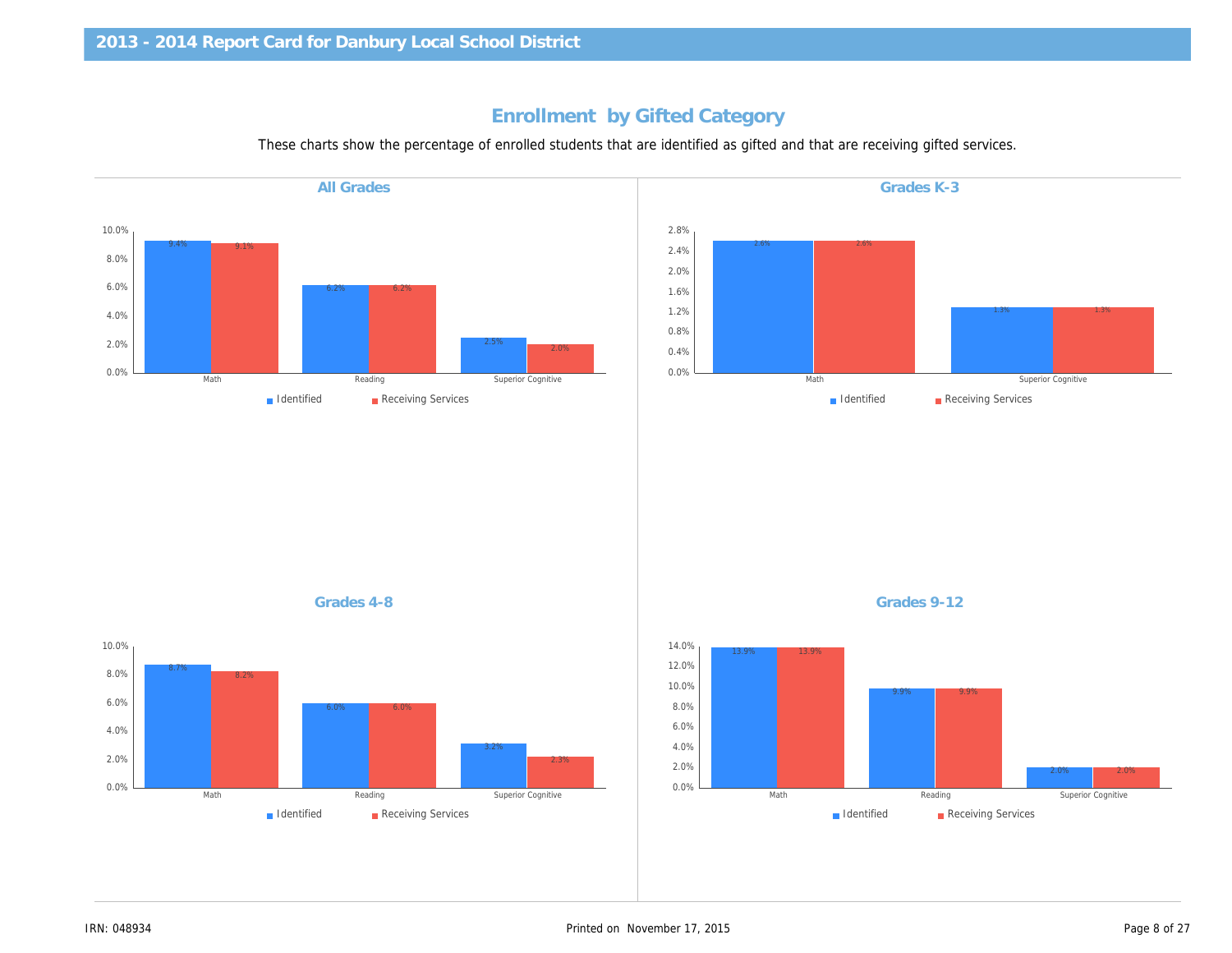## Identified and Receiving Services

These charts show, of the students identified as gifted, the percentage of students receiving gifted service

| <b>All Grades</b> | Grades K-3  |
|-------------------|-------------|
|                   |             |
|                   |             |
|                   |             |
|                   |             |
|                   |             |
|                   |             |
|                   |             |
|                   |             |
|                   |             |
|                   |             |
|                   |             |
|                   |             |
|                   |             |
|                   |             |
|                   |             |
|                   |             |
|                   |             |
| Grades 4-8        | Grades 9-12 |
|                   |             |
|                   |             |
|                   |             |
|                   |             |
|                   |             |
|                   |             |
|                   |             |
|                   |             |
|                   |             |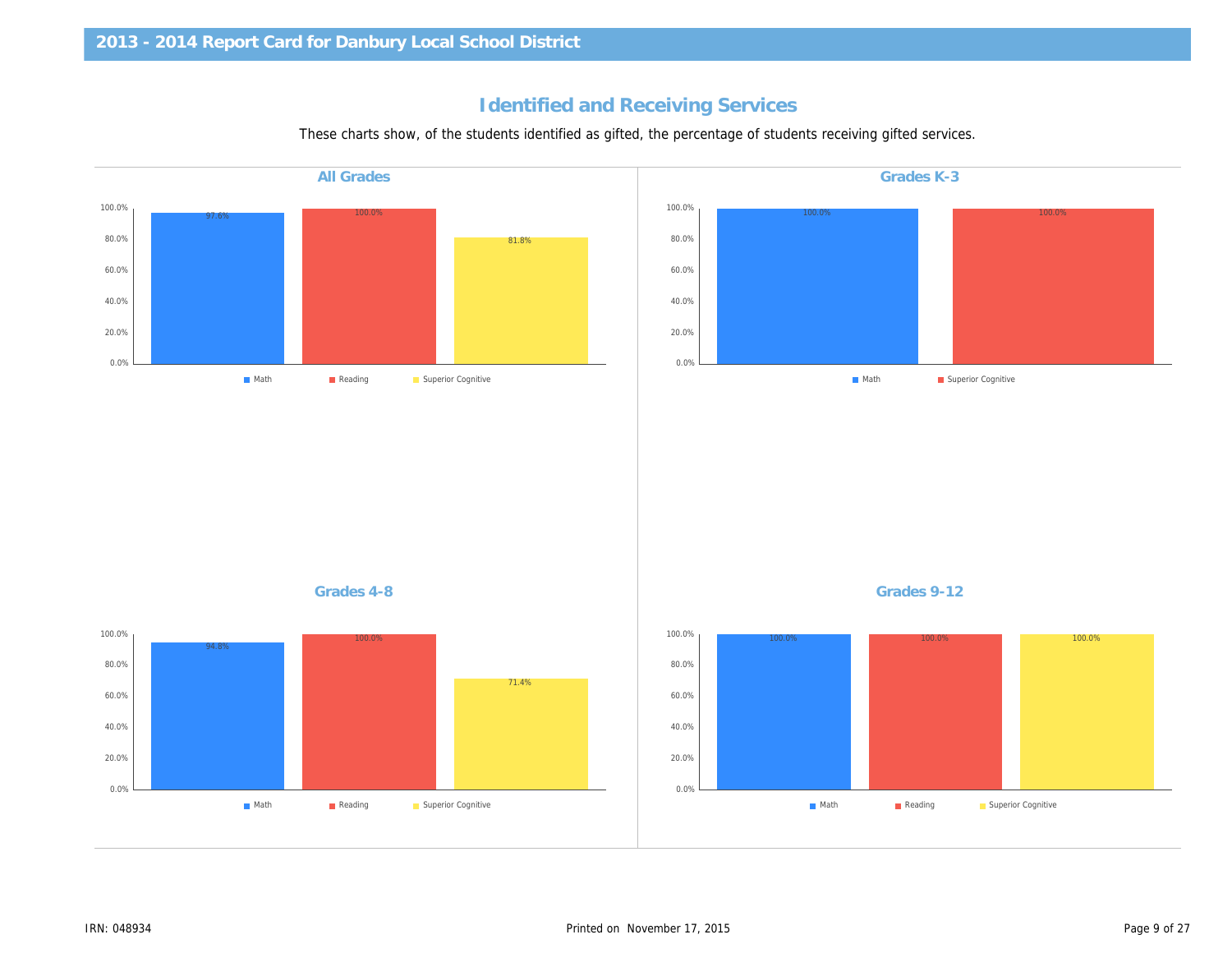| Accelerat                            | Screening                                                                                   |
|--------------------------------------|---------------------------------------------------------------------------------------------|
|                                      | This chart shows the percentage of students screened for gifted abilities this school year. |
| Number of S<br>Accelerated S         |                                                                                             |
| < 10                                 |                                                                                             |
| Number of Wh<br><b>Accelerated S</b> |                                                                                             |
| $\mathbf 0$                          |                                                                                             |
|                                      |                                                                                             |
|                                      |                                                                                             |
|                                      |                                                                                             |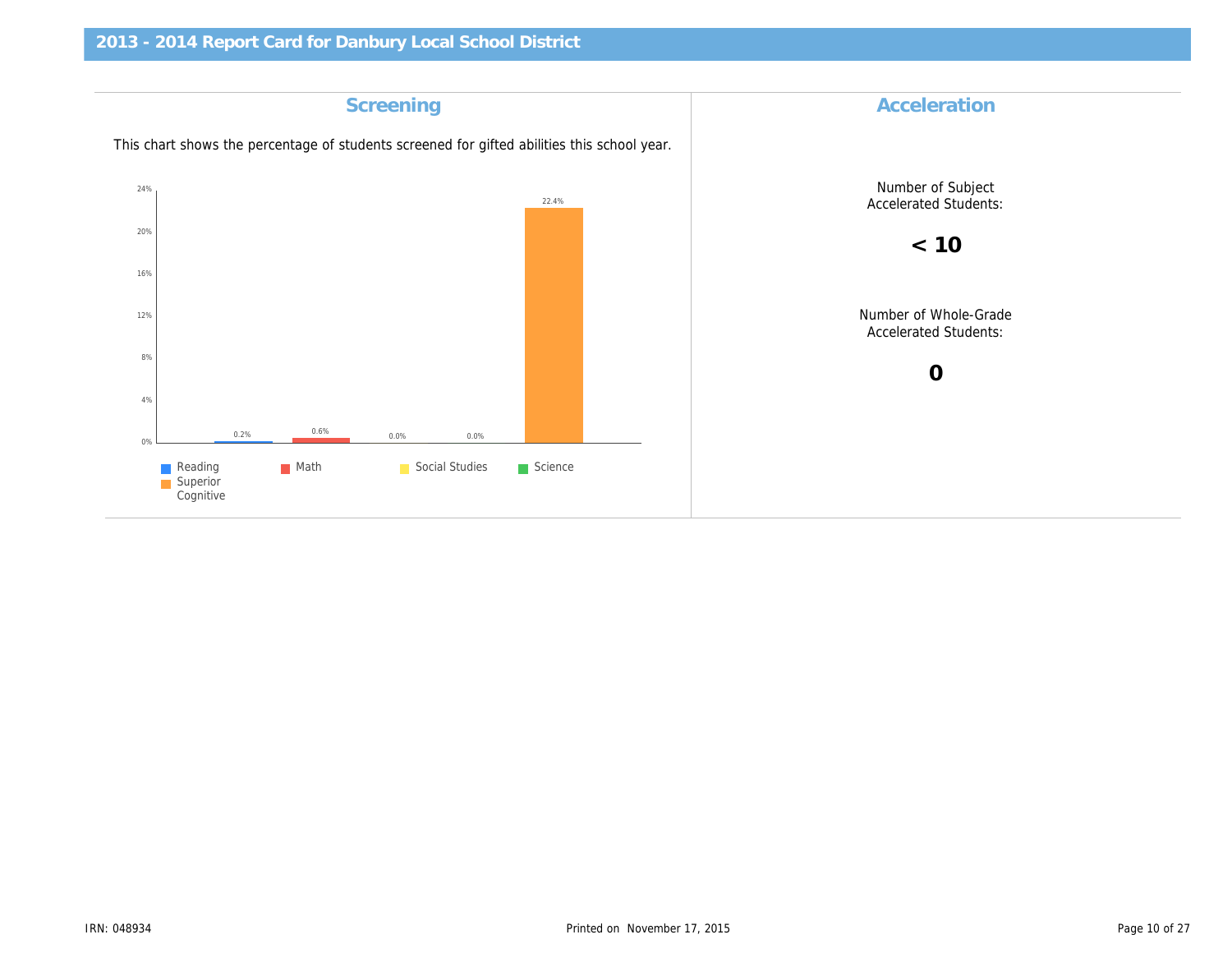## Progress

This is your district's average progress for its students in math and reading, grades 4-8. It looks at how much each student learns in a year. It answers the question – Did the students get a year's worth of growth? Did they get more? Did they get less?



| GRADE                          |
|--------------------------------|
| $\boldsymbol{\mathsf{\Delta}}$ |
|                                |
|                                |

Overall

**Gifted Students** 

This measures the progress for all students in math and reading, grades 4-8.

| <b>GRADE</b> |  |  |
|--------------|--|--|
|              |  |  |
|              |  |  |
| <b>GRADE</b> |  |  |

Students in the Lowest 20% in Achievement

This measures the progress for students identified as the lowest 20% statewide in reading and math achievement.

This measures the progress for students identified as gifted in reading,



B

GRADE Students with Disabilities

math, and/or superior cognitive ability.

This measures the progress for students with disabilities.

# Coming in 2015 GRADE High School

A High School measure of progress will be reported in the 2014-15 school year.

### Progress Details

This table shows the Progress scores by test grade and subject, and includes up to

| <b>Test Grade</b> | <b>Progress Sco</b> |                   |  |  |
|-------------------|---------------------|-------------------|--|--|
|                   | Reading             | <b>Mathematic</b> |  |  |
| <b>All Grades</b> | 5.29                | 2.94              |  |  |
| 4th Grade         | 3.82                | 1.67              |  |  |
| 5th Grade         | 0.90                | $-0.86$           |  |  |
| 6th Grade         | 1.58                | 3.78              |  |  |
| 7th Grade         | 0.39                | $-0.91$           |  |  |
| 8th Grade         | 1.80                | 1.35              |  |  |

Although Progress scores are not assigned letter grades at this level of detail, the grading scale applied at the Overall (All Students, All Tests) level is:  $A = 2.00$ B = 1.00<br>C = -1.00<br>D = -2.00  $F =$  belo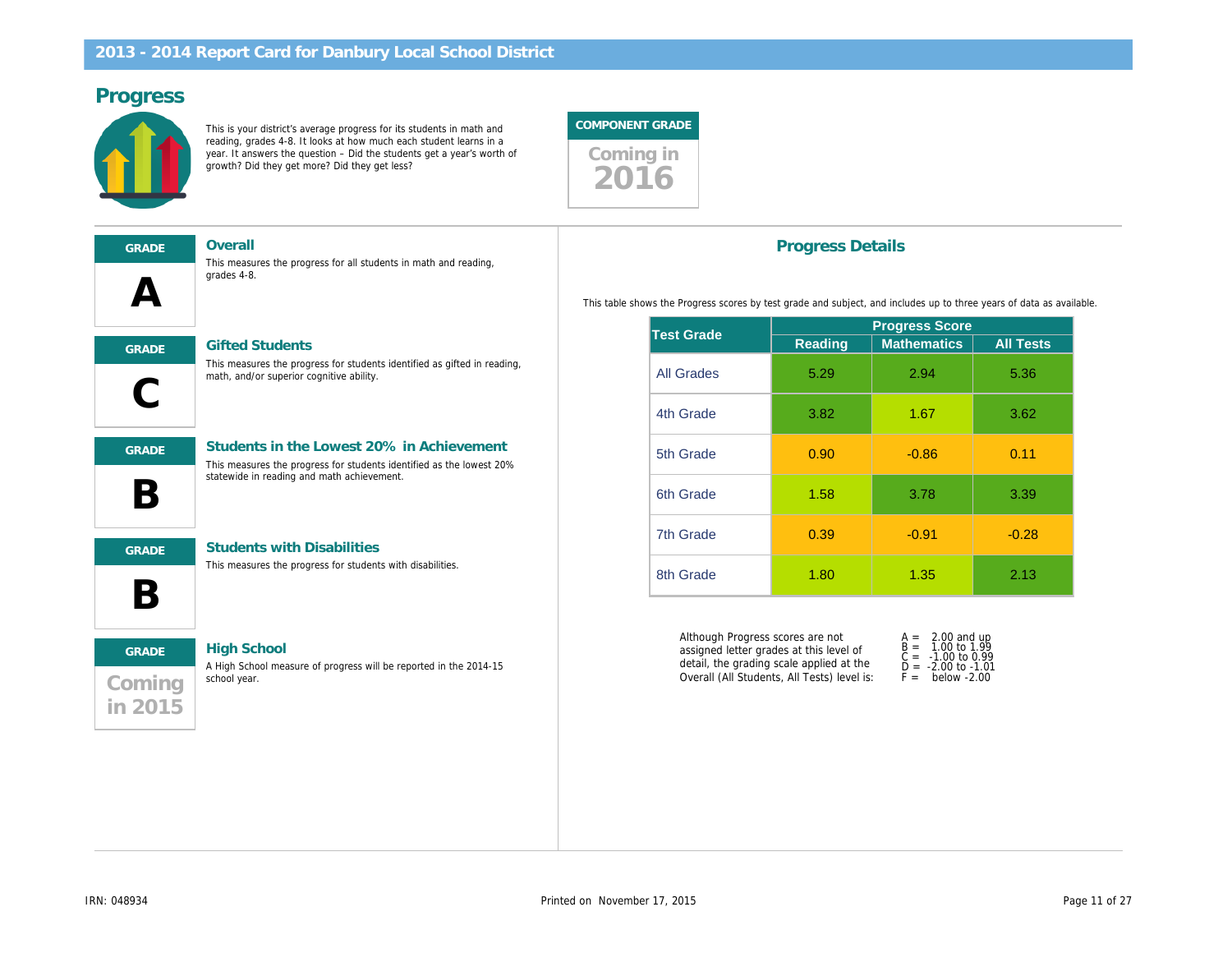

Progress vs. Performance Index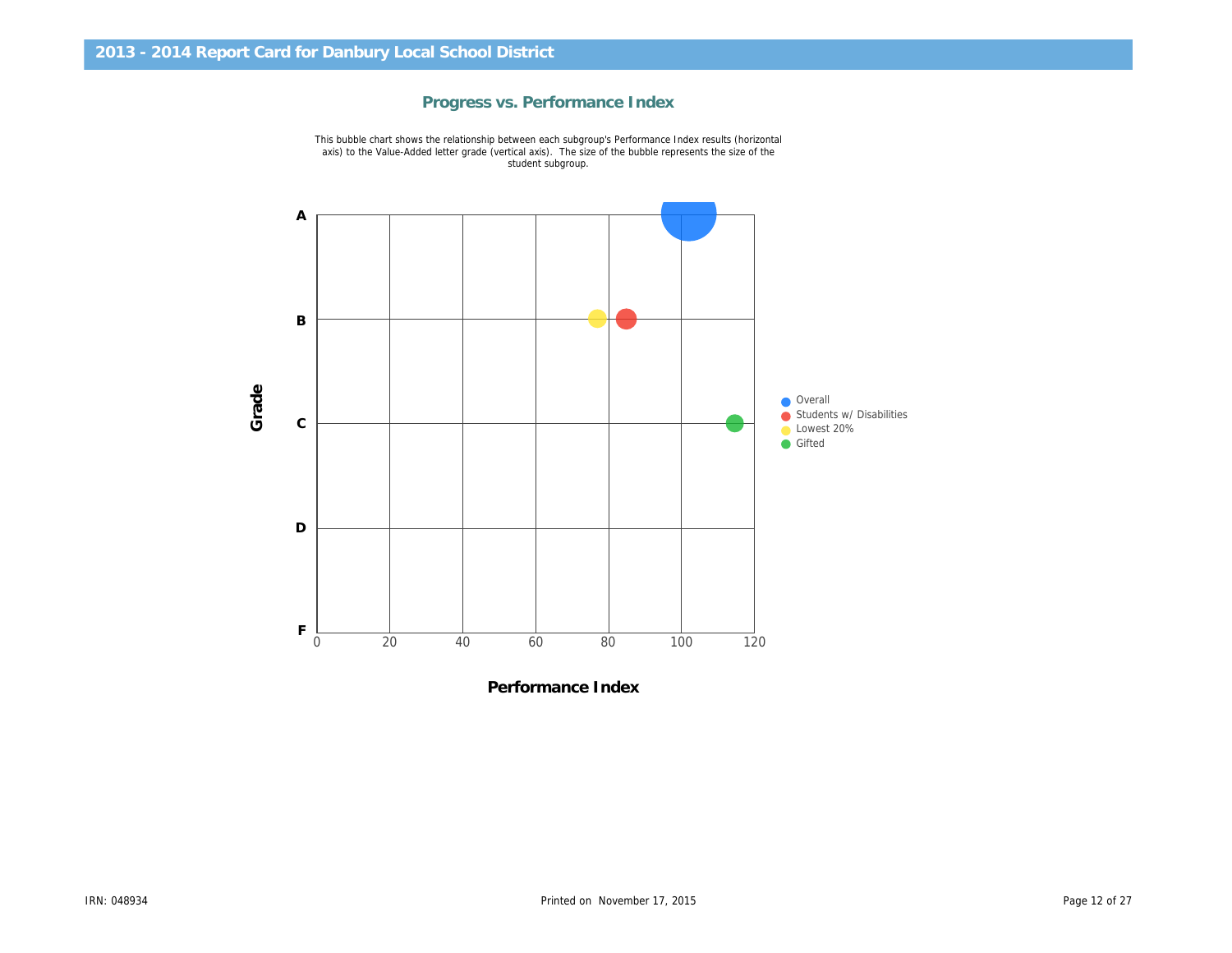## Gap Closing

This grade shows how well all students are doing in your district in reading, math, and graduation. It answers the question – Is every reading, main, and graduation. It answers the question to every student succeeding, regardless of income, race, ethnicity, or disability?

### COMPONENT GRADE

2016

#### GRADE Annual Measurable Objectives

that goal in reading, math and graduation – and emphasize any achievement gaps that exist between groups. The ultimate goal is for all groups to achieve at high levels.<br>Reading Math levels. Annual Measurable Objectives (AMOs) compare the performance of student groups to a state goal which is displayed as the red line in the following charts. These charts of the following charts of the red each group achieves

AMO Points



The red line on each graph identifies the Annual Measurable Objective. The 2014 AMO for Reading is 84.9%, for Math is 80.5%,<br>Subgroups with fewer than 30 students are not rated and do not appear on the graphs.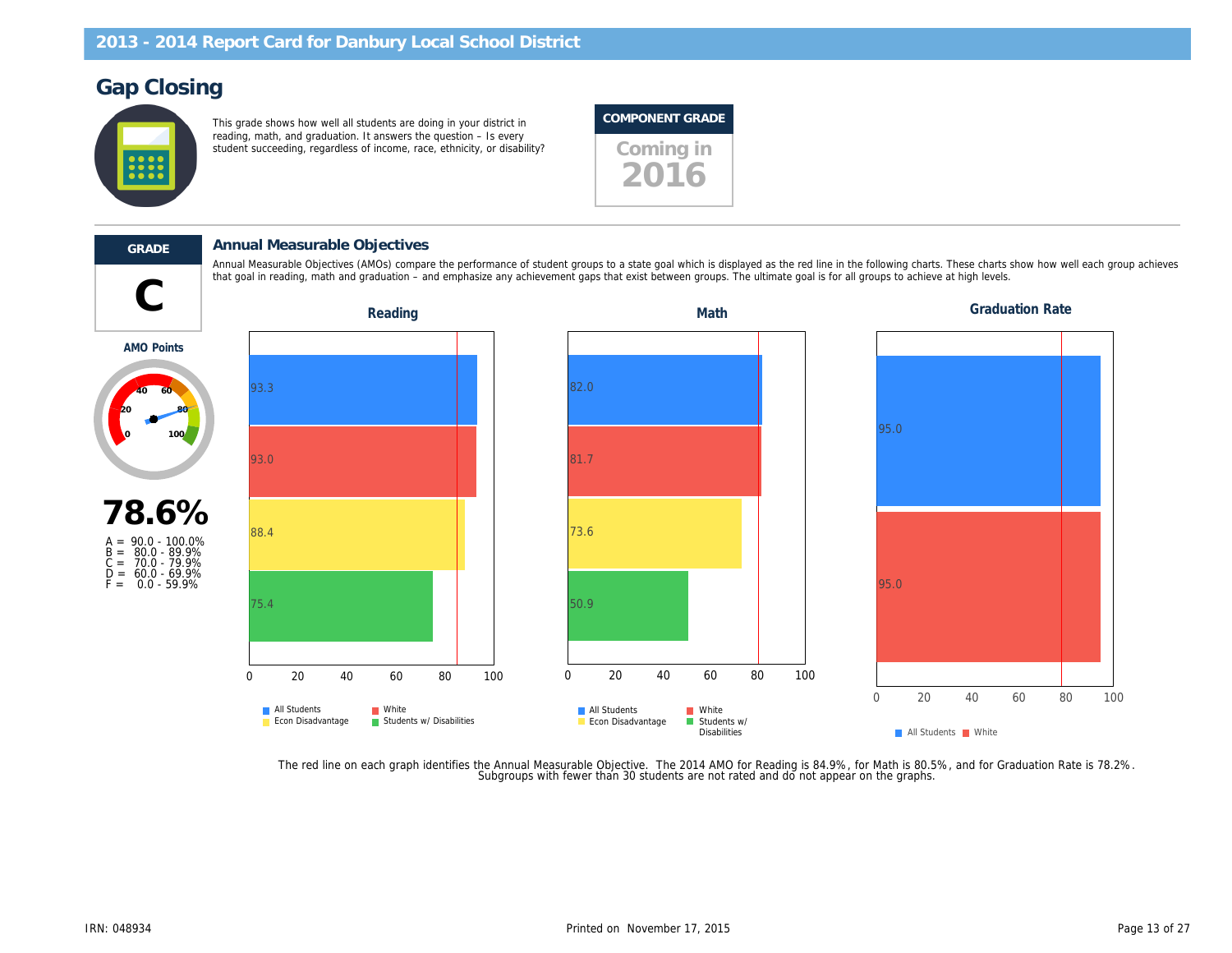## Graduation Rate

This grade represents the percentage of students whom entered the 9th grade and graduated 4 and 5 years later.



Coming in 2016

#### 4-Year Graduation Rate

The 4-year graduation rate applies to the Class of 2013 who graduated within four years, i.e. students who entered the 9th grade in 2010 and graduated by 2013.



#### 5-Year Graduation Rate

The 5-year graduation rate applies to the Class of 2012 who graduated within five years, i.e. students who entered the 9th grade in 2009 and graduated by 2013.



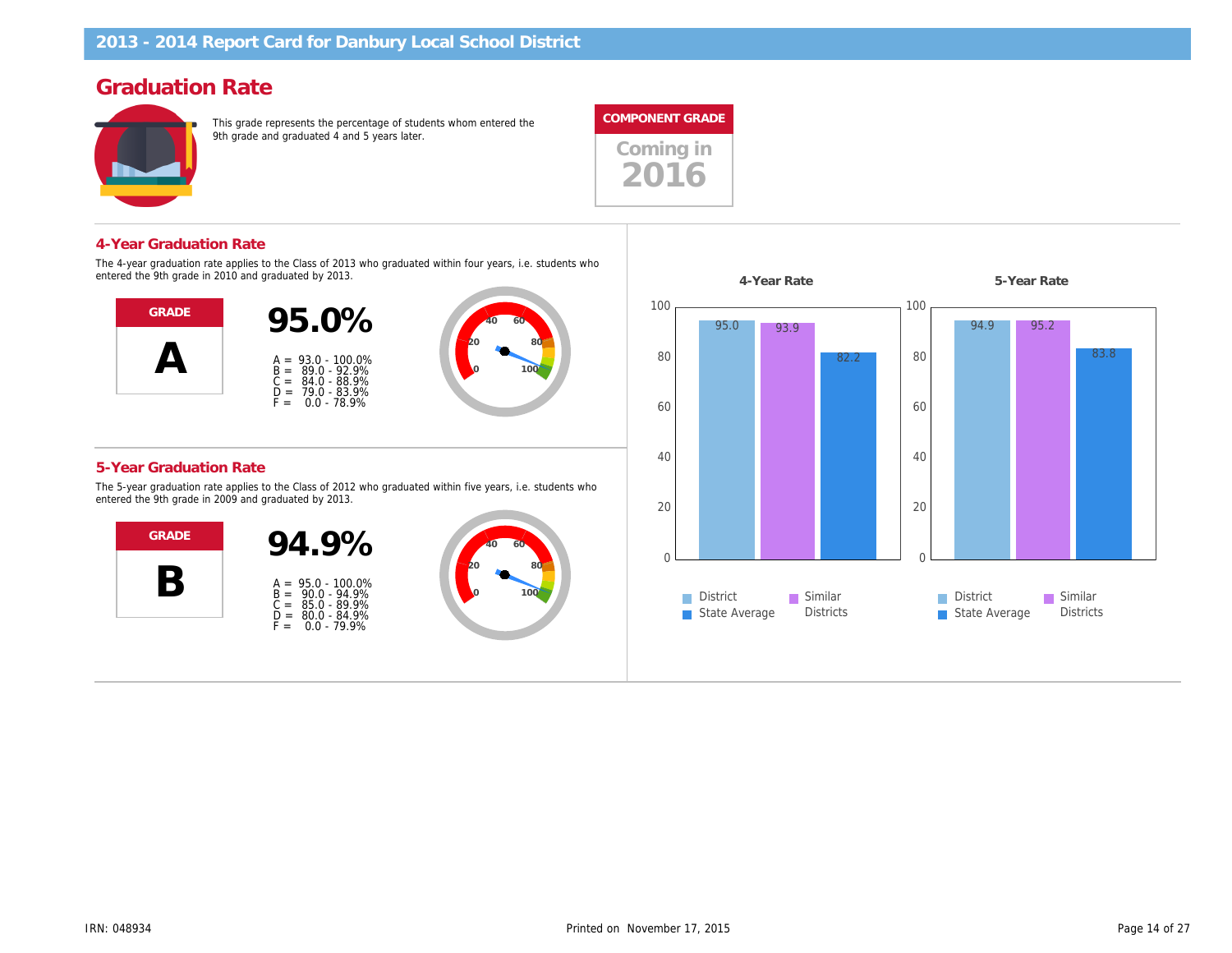Graduation Rate Trend

Note: The 5-year graduation rate does not appear in the final year of this graph because the necessary data is not yet available to calculate the 5-year rate for that school year.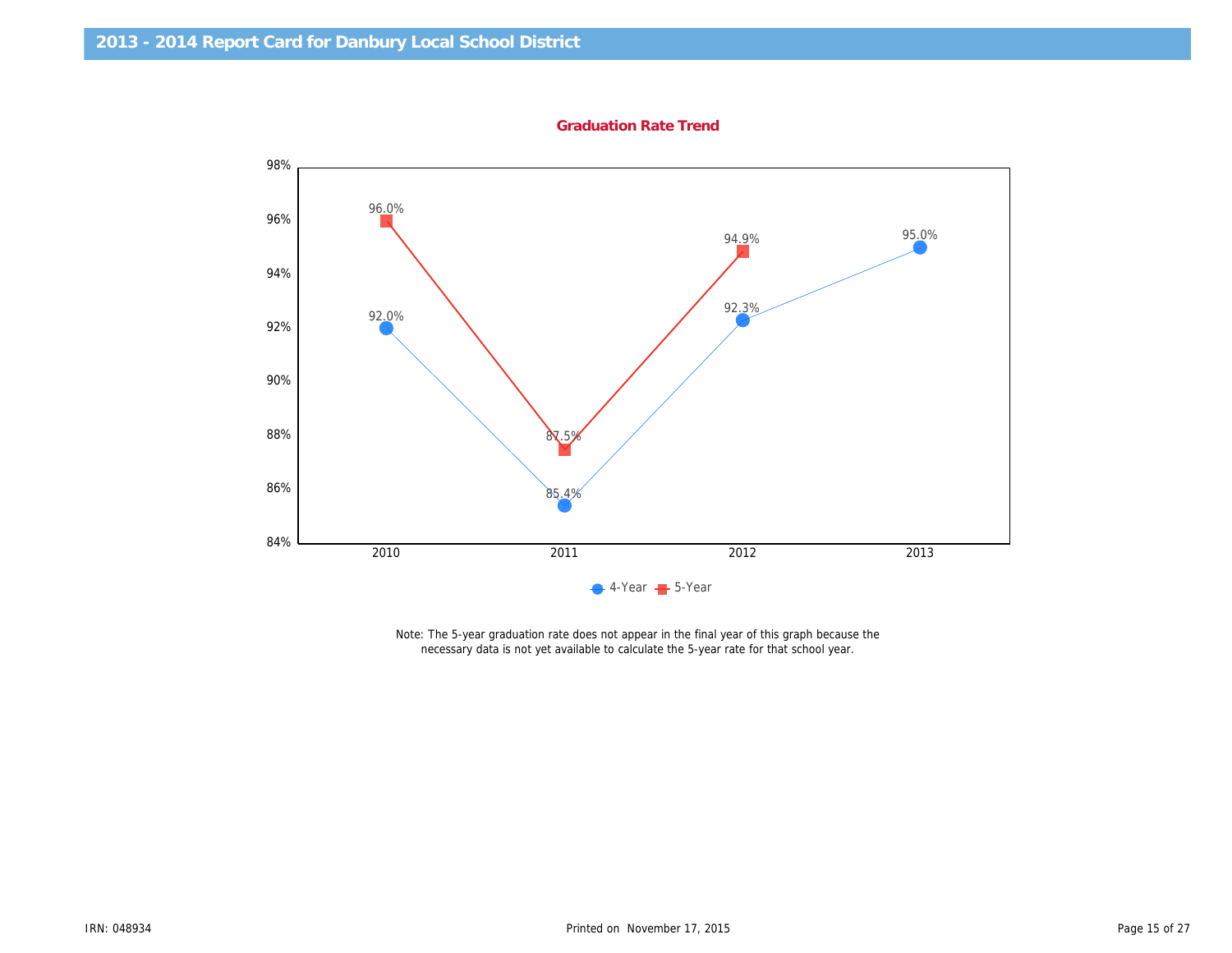## K-3 Literacy

This grade answers the question - Are more students learning to read in kindergarten through third grade?



|                                                               | In Your District                                                      | <b>Details of Measure</b>                                                                                                     |
|---------------------------------------------------------------|-----------------------------------------------------------------------|-------------------------------------------------------------------------------------------------------------------------------|
|                                                               | kindergarten students were not on-track<br>< 10<br>last year.         | Not On-Track at<br>Improving to<br>Point A<br>at Poi<br>Kindergarten Reading<br>1st Grade Rea                                 |
| K-3 Literacy<br>Improvement                                   | of those students improved to on-<br><b>NC</b><br>track in 1st grade. | to<br>Diagnostic, School $<$ 10<br>Diagnostic, So<br>Year 2012 - 2013<br>Year 2013 - 2                                        |
|                                                               | first grade students were not on-track<br>< 10<br>last year.          | 2nd Grade Rea<br>1st Grade Reading<br>to<br>< 10<br>Diagnostic, School<br>Diagnostic, So<br>Year 2012 - 2013<br>Year 2013 - 2 |
|                                                               | of those students improved to on-<br><b>NC</b><br>track in 2nd grade. | 2nd Grade Reading<br>3rd Grade Rea<br>to<br>< 10<br>Diagnostic, School<br>Diagnostic, Sc<br>Year 2012 - 2013<br>Year 2013 - 2 |
| 55.0%                                                         | second grade students were not on-<br>< 10<br>track last year.        | 3rd Grade Rea<br>3rd Grade Reading<br>< 10<br>to<br>OAA, School<br>Diagnostic, School<br>Year 2013 - 2014<br>$2013 - 2014$    |
| 11 out of 20<br>$A = 81.2 - 100.0\%$<br>62.2 - 81.1%<br>$B =$ | of those students improved to on-<br><b>NC</b><br>track in 3rd grade. | Deduction for 3rd graders who did not pass OAA and we<br>not on a Reading Improvement and Monitoring Plan                     |
| $C =$<br>43.2 - 62.1%<br>$D = 24.3 - 43.1\%$<br>$0.0 - 24.2%$ | third grade students were not on-track<br>< 10<br>this year.          | 20<br><b>Totals</b>                                                                                                           |
|                                                               | NC of those students reached proficiency<br>on the 3rd grade OAA.     |                                                                                                                               |
|                                                               |                                                                       |                                                                                                                               |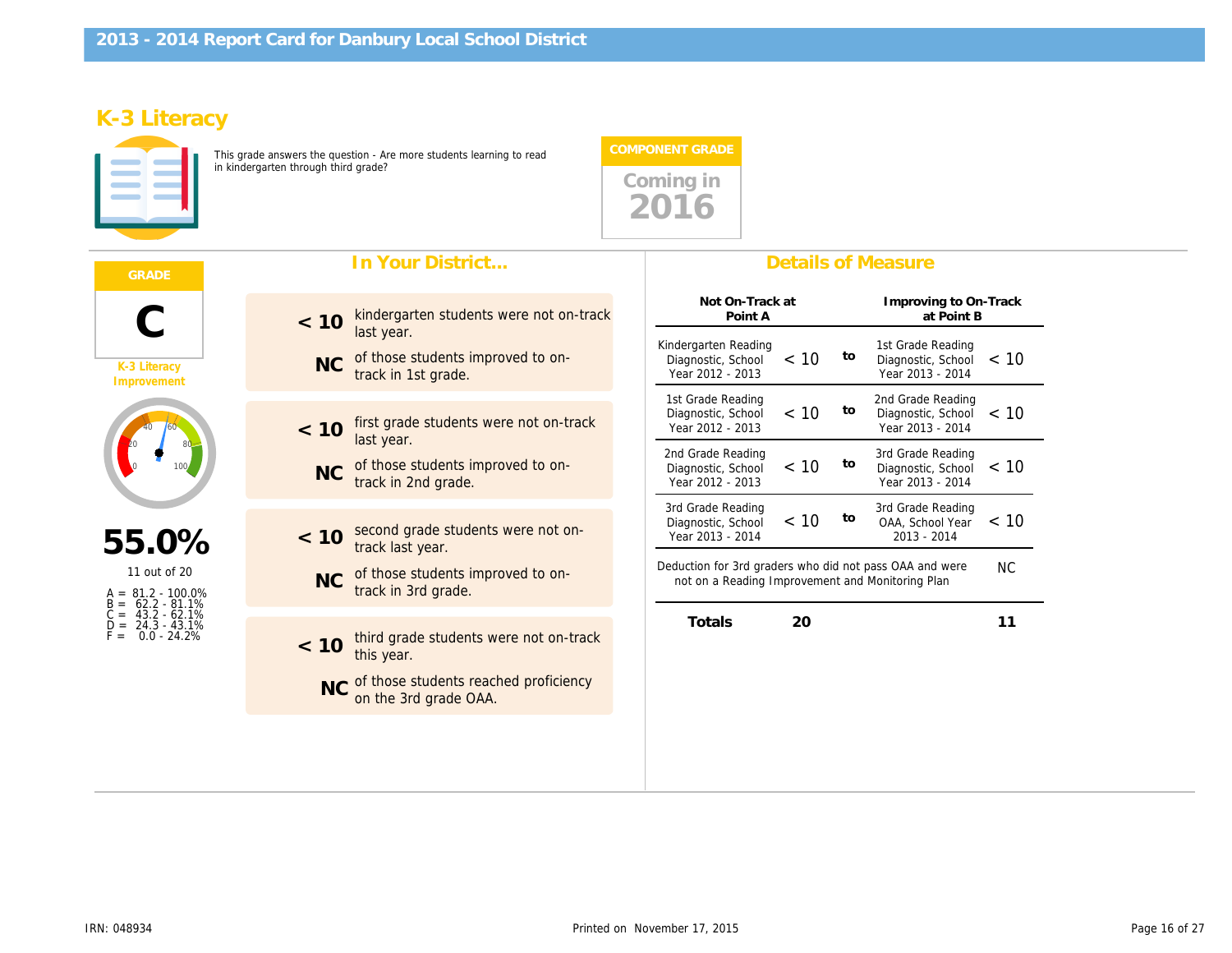| Percentage On-Track in Reading Diagnostic                                                    | <b>Third Grade Reading Gr</b>                                                                                                                                                                                                                                                                                                                                                                                                                                                                                                   |
|----------------------------------------------------------------------------------------------|---------------------------------------------------------------------------------------------------------------------------------------------------------------------------------------------------------------------------------------------------------------------------------------------------------------------------------------------------------------------------------------------------------------------------------------------------------------------------------------------------------------------------------|
|                                                                                              | Ohio's Third Grade Reading Guarantee ensure<br>reading before moving on to fourth grade. Scho<br>struggling readers in early grades. If a child ap<br>reading, the school will immediately start a Rea<br>Monitoring Plan. The program ensures that eve<br>support he or she needs to learn and achieve.<br>Students have multiple opportunities to meet p<br>meeting a minimum promotion score on the thi<br>in the fall and spring. Students have an additio<br>assessment in the summer, as well as a distric<br>assessment. |
|                                                                                              | How many third graders met the Third Grade<br>Guarantee requirements for promotion to 4th                                                                                                                                                                                                                                                                                                                                                                                                                                       |
| This chart shows the overall percentage of students that were on-track/not-on-track for each | How many third graders scored proficient on<br>test?                                                                                                                                                                                                                                                                                                                                                                                                                                                                            |
| grade level reading diagnostic in 2013-2014.                                                 |                                                                                                                                                                                                                                                                                                                                                                                                                                                                                                                                 |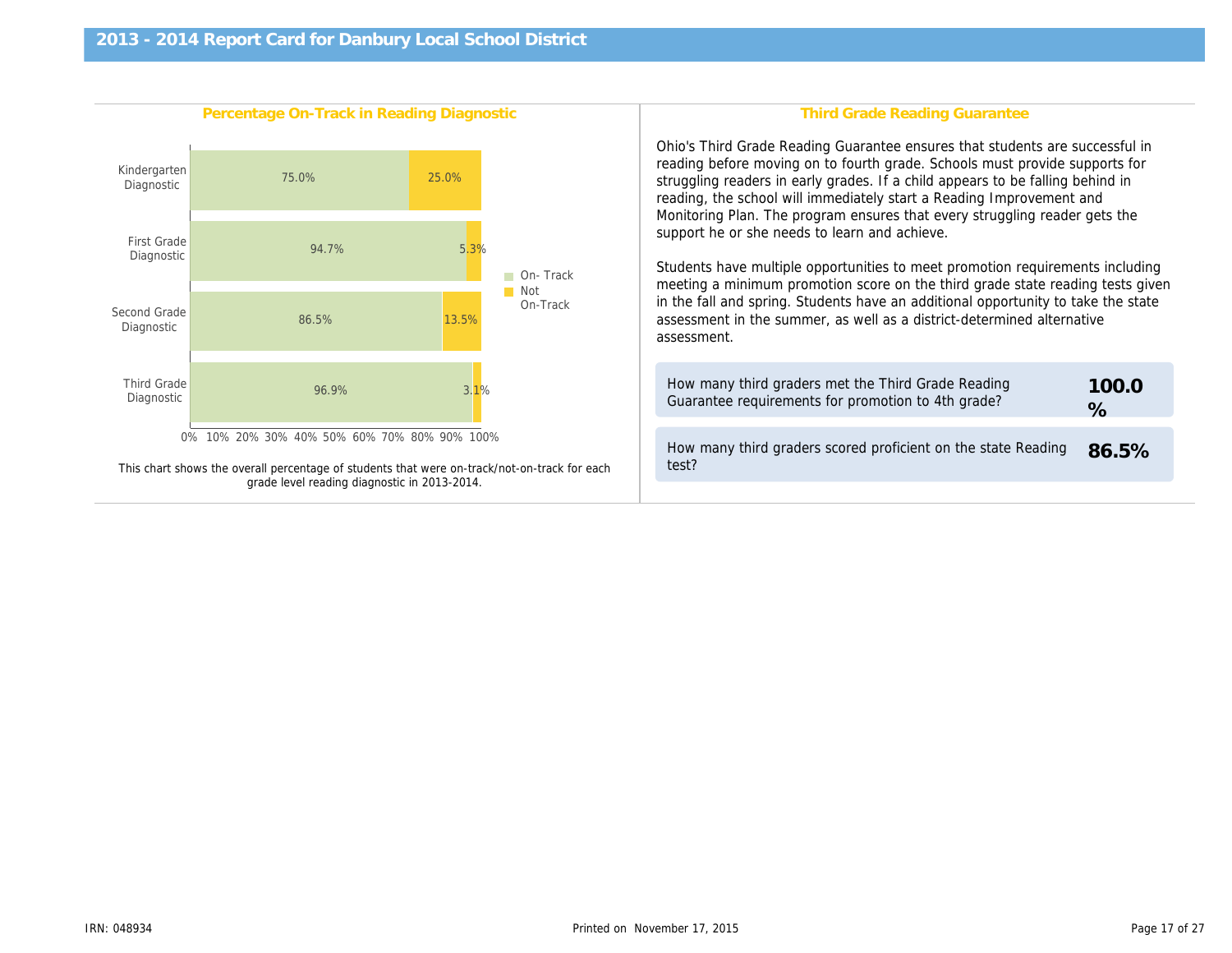How Prepared was Your 2013 Graduating Class?

## Prepared for Success

ACT: Participation

ACT: Remediation

SAT: Participation

SAT: Remediation

Honors Diploma

Industry-Recognized **Credential** 

Advanced Placement: Participation

AP: Exam Score of 3

Dual Enrollment Credit

IB: Exam Score of 4

International Baccalaureate

or Better

or Better

Free

Free

This grade answers the question – Are students who graduate from your district ready for college or a career? There are many ways to show that graduates are prepared. There are many ways to coming in



2016

The University System of Ohio provides district report high school graduates attending in-state, pub

Additional data on outcomes after high school are college graduation, demographics of college enrollee

Note: These data represent students in the 4-year graduation rate, i.e. students who entered 9th grade in 2010.

Data used in generating the ACT and SAT Remediation Free, AP Exam, IB Exam, and Dual Enrollment Credit measures for the 2013 graduating class were not re by districts. To confirm the information on this page and get a complete picture of the work your district is doing to prepare students for college and career succes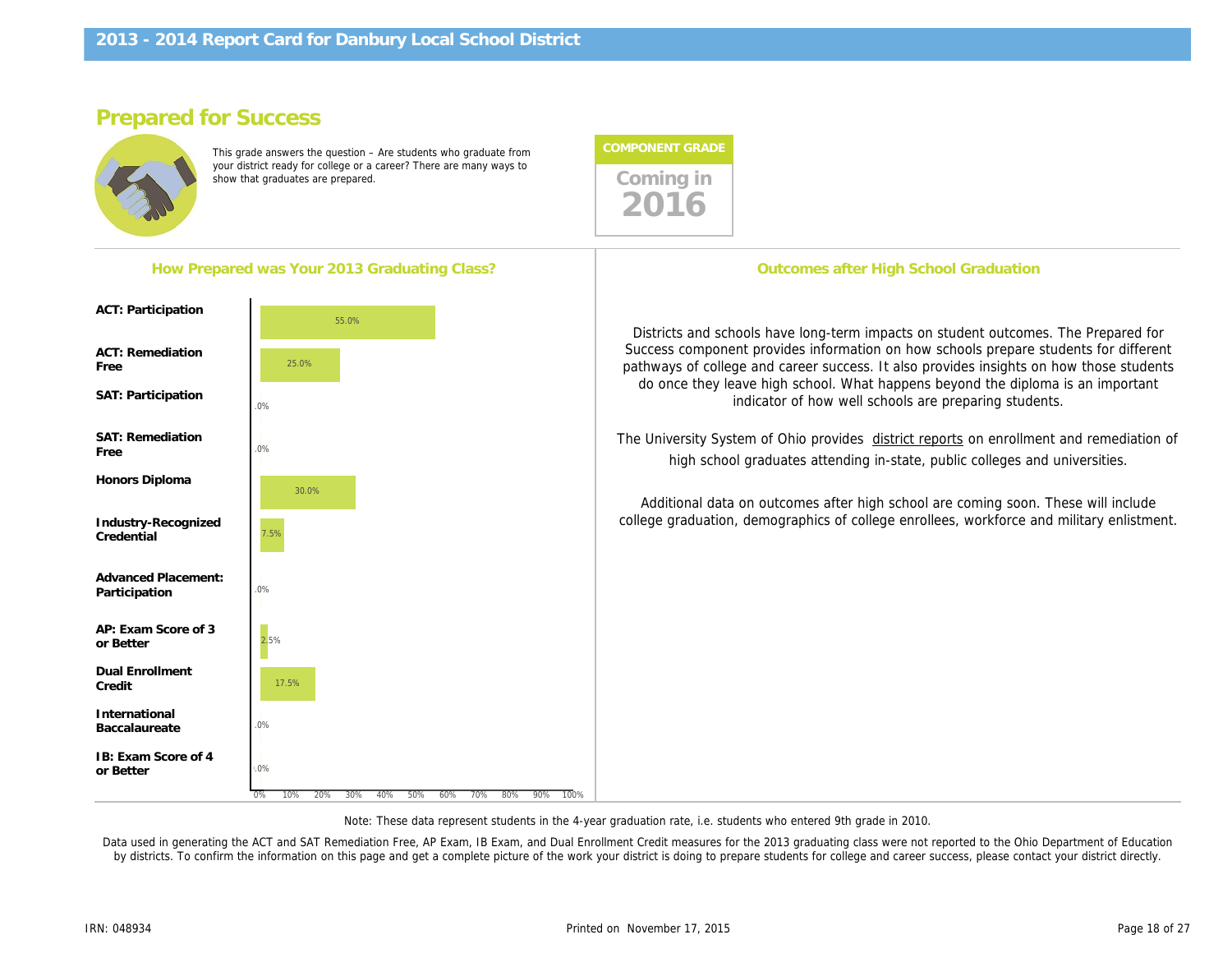Superintendent: Daniel P. Parent

Address: 9451 E Harbor Rd County: Lakeside Marblehead OH 43440-1310

Phone: (419) 798-5185 **Ottawa** 

Directory information current as of the 2013-2014 Report Card publication date

## Your District's Students

| Average<br>Daily<br>Enrollment: | <b>Enrollment by Subgroup</b>     |              |              |
|---------------------------------|-----------------------------------|--------------|--------------|
|                                 |                                   |              |              |
| 512                             |                                   | Enrollment # | Enrollment % |
|                                 | Am. Indian / Alaskan Native       | <b>NC</b>    |              |
|                                 | Asian or Pacific Islander         | NC.          |              |
| Number of                       | Black, Non-Hispanic               | <b>NC</b>    |              |
| Limited                         | Hispanic                          | 18           | 3.6%         |
| English                         | Multiracial                       | 14           | 2.7%         |
| Proficiency                     | White, Non-Hispanic               | 472          | 92.1%        |
| <b>Students</b>                 | <b>Students with Disabilities</b> | 92           | 17.9%        |
| Excluded from                   | Economically Disadvantaged        | 208          | 40.5%        |
| Accountability<br>Calculations: | Limited English Proficiency       | <b>NC</b>    |              |
|                                 | Migrant                           | <b>NC</b>    |              |
|                                 |                                   |              |              |

NC = Not Calculated because there are fewer than 10 in the group

State and federal law require an annual assessment of Limited English Proficient (LEP) students to measure their English language proficiency. The Ohio Test of English Language Acquisition (OTELA) is the assessment used in Ohio to gauge LEP students' growth in learning English. For information about your district's OTELA results, see the Department of Education's web site at http://education.ohio.gov.

Enrollments of less than 1

--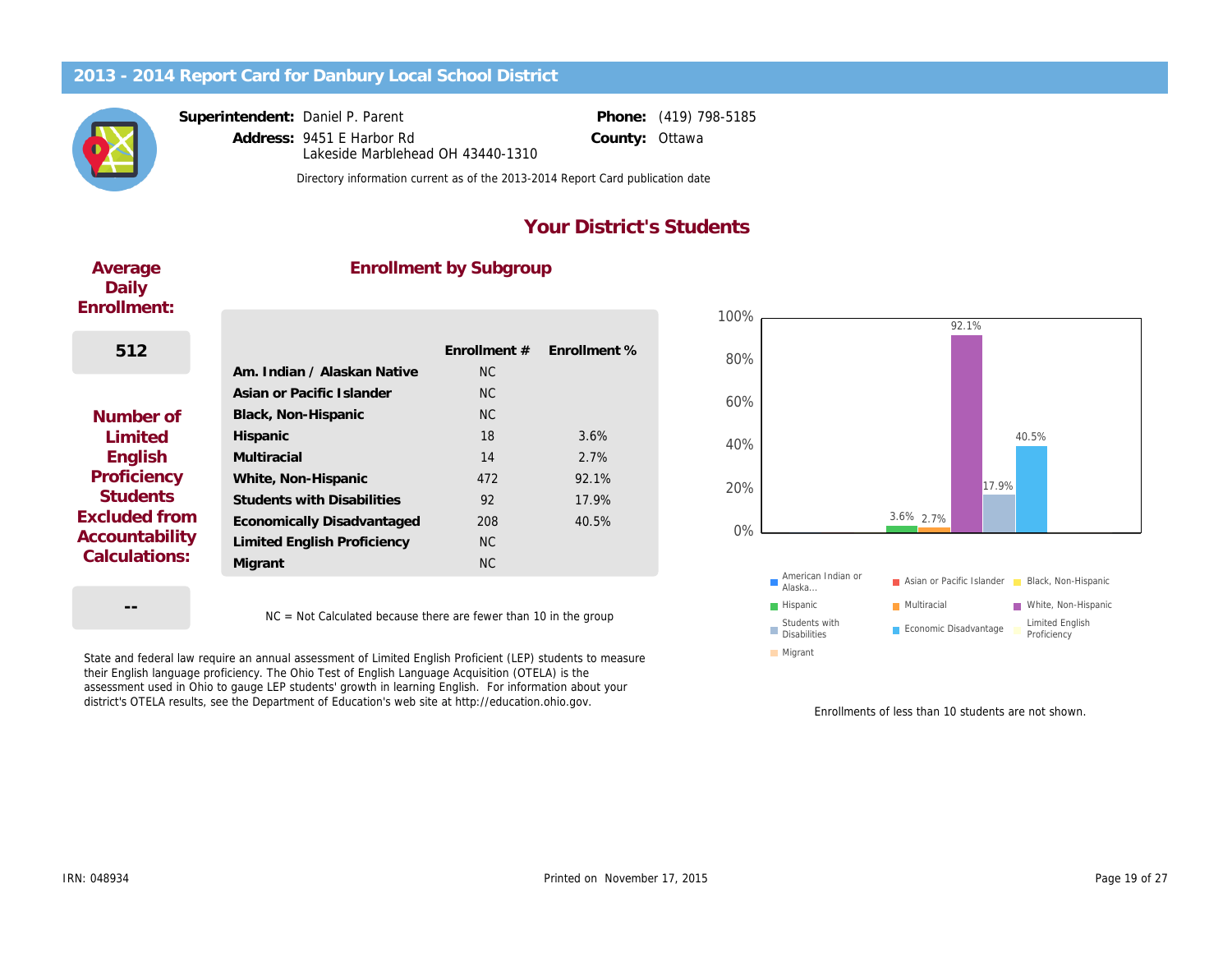### **Attendance**

### **Chronic** Absenteeism Rate:

8.3%

|                                    | Attendance Rate |
|------------------------------------|-----------------|
| <b>All Students</b>                | 95.6%           |
| Am. Indian / Alaskan Native        | NC.             |
| Asian or Pacific Islander          | <b>NC</b>       |
| Black, Non-Hispanic                | <b>NC</b>       |
| <b>Hispanic</b>                    | 96.6%           |
| Multiracial                        | 95.7%           |
| White, Non-Hispanic                | 95.5%           |
| <b>Students with Disabilities</b>  | 95.2%           |
| Economic Disadvantage              | 94.8%           |
| <b>Limited English Proficiency</b> | <b>NC</b>       |
| Migrant                            | NC.             |
| Male                               | 95.4%           |
| Female                             | 95.7%           |

NC = Not Calculated because there are fewer than 10 in the group

Attendance Rate is not shown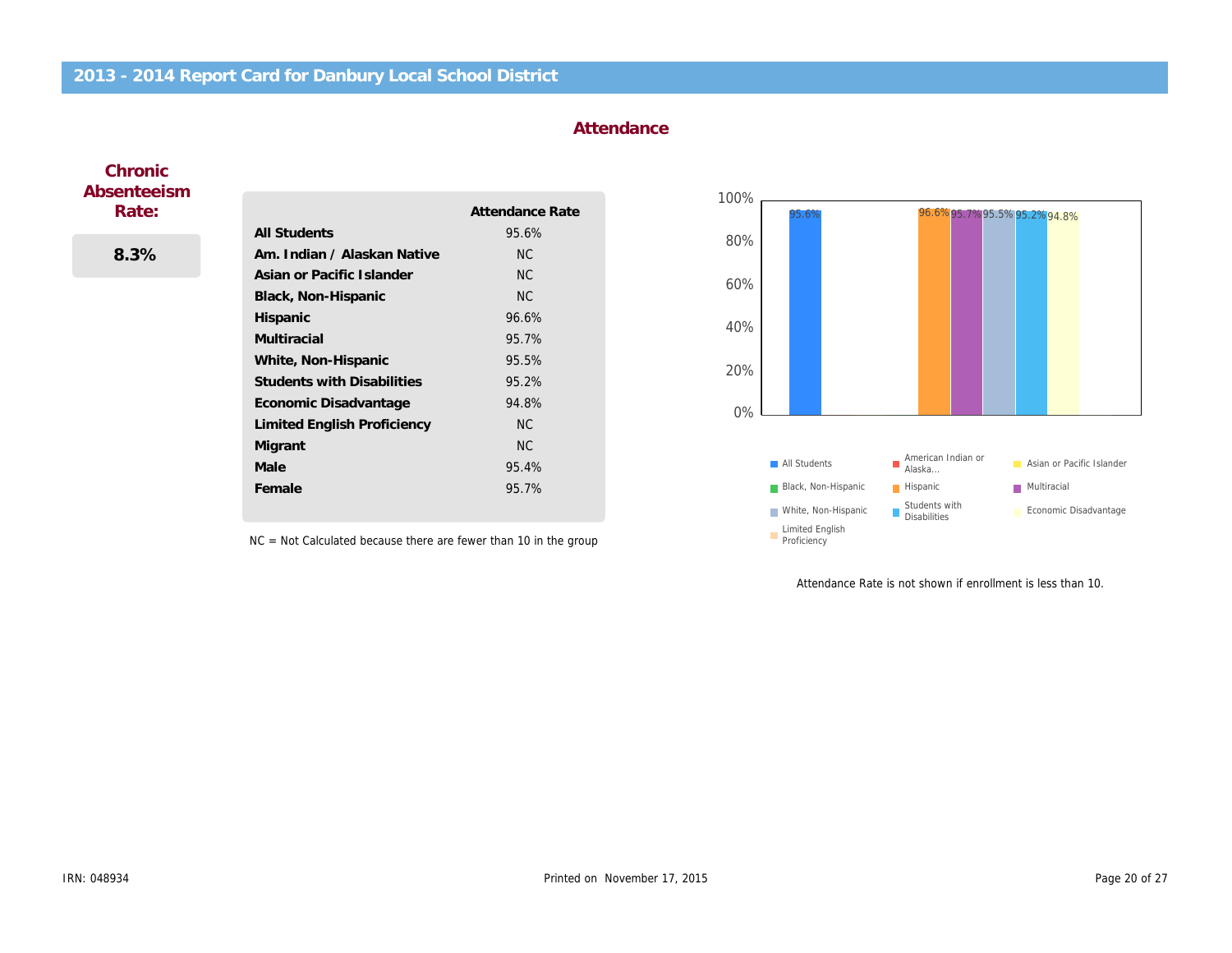|                                   | District Mobility % |
|-----------------------------------|---------------------|
| <b>All Students</b>               | 7.8%                |
| Am. Indian / Alaskan Native       | NC.                 |
| Asian or Pacific Islander         | NC.                 |
| Black, Non-Hispanic               | NC.                 |
| Hispanic                          | $5.0\%$             |
| Multiracial                       | $0.0\%$             |
| White, Non-Hispanic               | 7.7%                |
| <b>Students with Disabilities</b> | 10.6%               |
| Economically Disadvantaged        | 7.6%                |
| Limited English Proficiency       | ΝC                  |
| Migrant                           | ΝC                  |
|                                   |                     |

NC = Not Calculated because there are fewer than 10 in the group

This chart shows the percentage of stu into or out of the district, did not spend within the di

Mobility Rates by Subgroup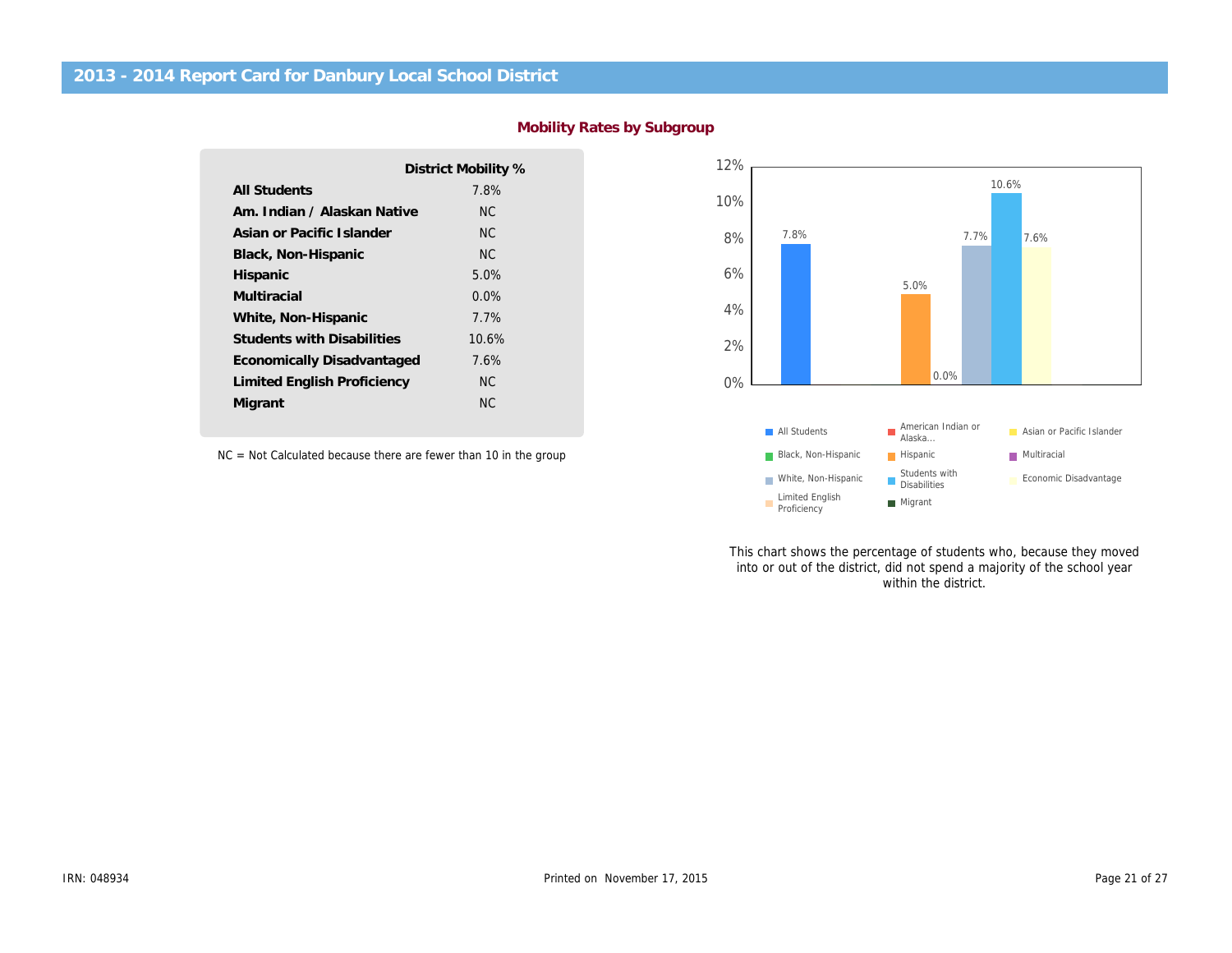#### Your District's Teachers

|                                                                                                                                                                           | All Schools in the<br><b>District</b> | <b>High Poverty</b><br>Schools | Low Poverty<br><b>Schools</b> |
|---------------------------------------------------------------------------------------------------------------------------------------------------------------------------|---------------------------------------|--------------------------------|-------------------------------|
| Percentage of teachers with at least a Bachelor's Degree                                                                                                                  | 100.0                                 | 0.0                            | 100.0                         |
| Percentage of teachers with at least a Master's Degree                                                                                                                    | 72.0                                  | 0.0                            | 75.0                          |
| Percentage of core academic subject and elementary<br>classes not taught by Highly Qualified Teachers                                                                     | $\Omega$                              |                                | 0                             |
| Percentage of core academic subject and elementary<br>classes taught by properly certified teachers                                                                       | 100                                   |                                | 100                           |
| Percentage of core academic subject elementary and<br>secondary classes taught by teachers with temporary,<br>conditional or long-term substitute certification/licensure | 0                                     |                                | 0                             |

A district's high poverty schools are those ranked in the top quartile based on the percentage of the district's economically disadvantaged students. Low-poverty schools are those ranked in the bottom quartile based on the percentage of economically disadvantaged students. A district may have buildings in both quartiles, in just one quartile, or in neither quartile.

NC = Not Calculated because there are fewer than 10 in the group

### Number of Teachers by Program Area Your District's Principals

| <b>General Education</b>         | 34.0 |
|----------------------------------|------|
| Gifted and Talented              | 0.0  |
| Career-Technical Programs        | 1.0  |
| Art Education K-8                | 1.0  |
| Music Education K-8              | 1.0  |
| <b>Physical Education K-8</b>    | 1.0  |
| <b>ELL Instructional Program</b> | 0.0  |
| <b>Special Education</b>         | 1.5  |

| Percentage of principals with at<br>least a Bachelor's Degree | 100.0% |
|---------------------------------------------------------------|--------|
| Percentage of principals with at<br>least a Master's Degree   | 100.0% |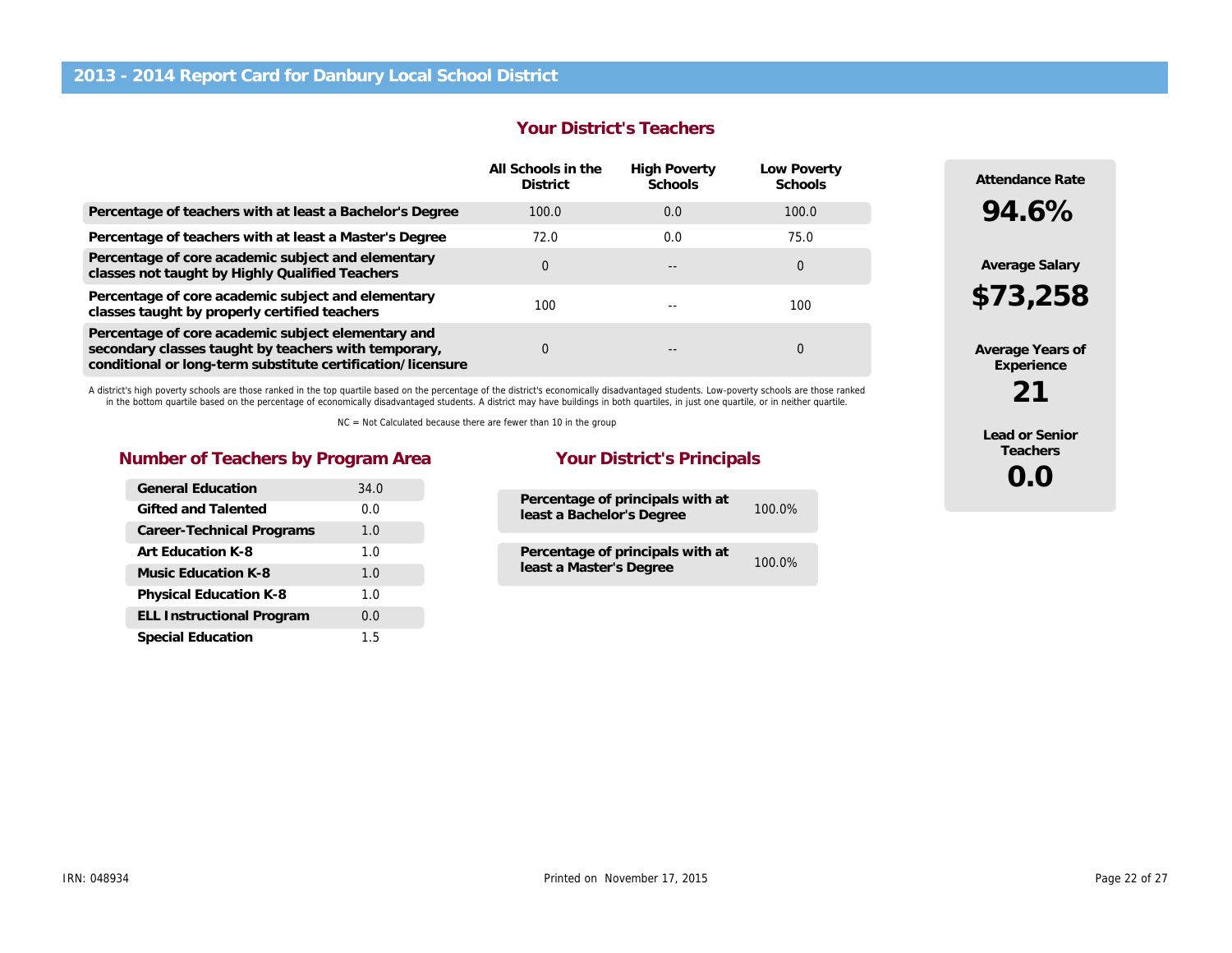The extent to which students are successful in meeting the benchmarks contained in Ohio's physical education standards

Moderate Success

### Wellness and Physical Education

Compliance with the federal requirement for implementing a local wellness policy

Elected to administer BMI screening

Partio Physi Pilot

Fine Arts Courses Offered

### School Choice Options: Place of Enrollment for Students Residing in the District

The School Choice Options data is a set of nine counts describing the place of enrollment for students residing in the school district, captured as a snapshot of a single day in the school year. Web links provide further information about certain options.

| Districts and STEM Schools                                |                        | <b>Community Schools</b>                                                                             |                                                                   | Non-Public Schools*                                                                                                      |
|-----------------------------------------------------------|------------------------|------------------------------------------------------------------------------------------------------|-------------------------------------------------------------------|--------------------------------------------------------------------------------------------------------------------------|
| 456 students enrolled in the district<br>where they lived |                        | 4 students enrolled in an online<br>community school                                                 |                                                                   | 0 students participated in the<br>EdChoice Scholarship or<br>Cleveland Scholarship Program                               |
| 32 students enrolled in another                           |                        | 2 students enrolled in a site-                                                                       |                                                                   |                                                                                                                          |
| public district through Open<br>Enrollment                | based community school | $\Omega$                                                                                             | students participated in the<br><b>EdChoice Expansion Program</b> |                                                                                                                          |
| 2 students enrolled in another                            |                        |                                                                                                      |                                                                   |                                                                                                                          |
| public district by means other<br>than Open Enrollment    |                        | 2 students enrolled in a Dropout<br><b>Prevention and Recovery</b><br>Program (online or site-based) |                                                                   | 3 students participated in the<br>Ohio Autism Scholarship or Jon<br><b>Peterson Special Needs</b><br>Scholarship Program |
|                                                           |                        |                                                                                                      |                                                                   |                                                                                                                          |

\*ODE does not collect and cannot report information on district residents who are nonvoucher students attending a non-public school.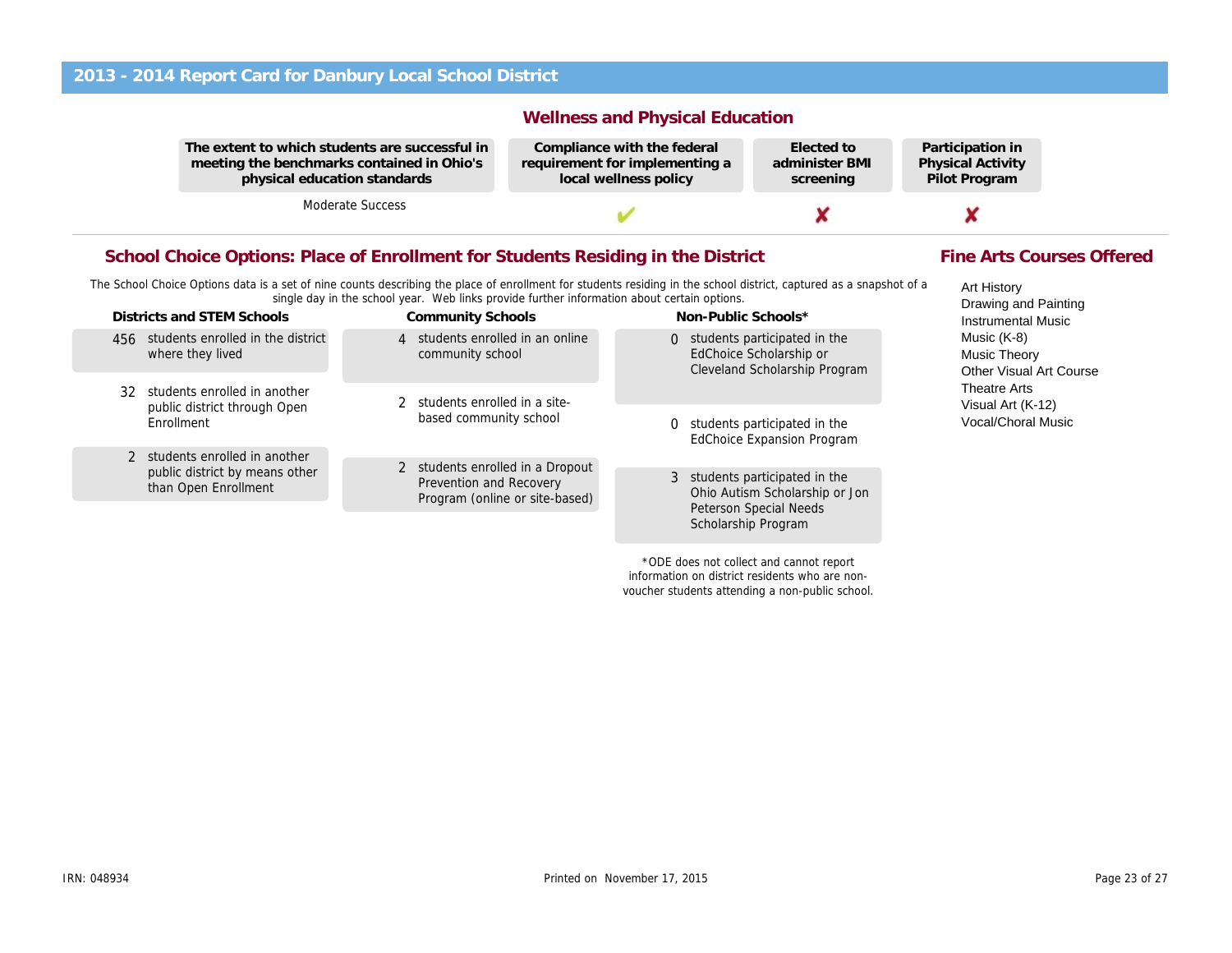## Financial Data

These measures answer several questions about spending and performance. How much is spent on Classroom instruction? How much, on average, is spent on each student? What is the source of the revenue? How do these measures compare to other districts and schools?

Comparison Group: Enrollment less than 1000

## Classroom Spending Data What percent of funds are spent on classroom instruction? 66.5% How does this district rank in comparison to other districts of similar size? 57 out of 164 Comparison Group State **Classroom Instruction** Non-Classroom Instruction **District** A rank of 1 indicates the highest percent spent on classroom instruction. Spending per Pupil Da District Operating Spending per Pupil \$14,80 Classroom Instruction \$9,847 Non-Classroom Spending \$4,955 Danbury Local IS NOT among the 20% of pub operating expenditures per pupil Danbury Local IS NOT among the 20% of public Danbury

highest academic performance index scores.

Note: District financial data do not include data associated with community schools that are sponsored by the school district.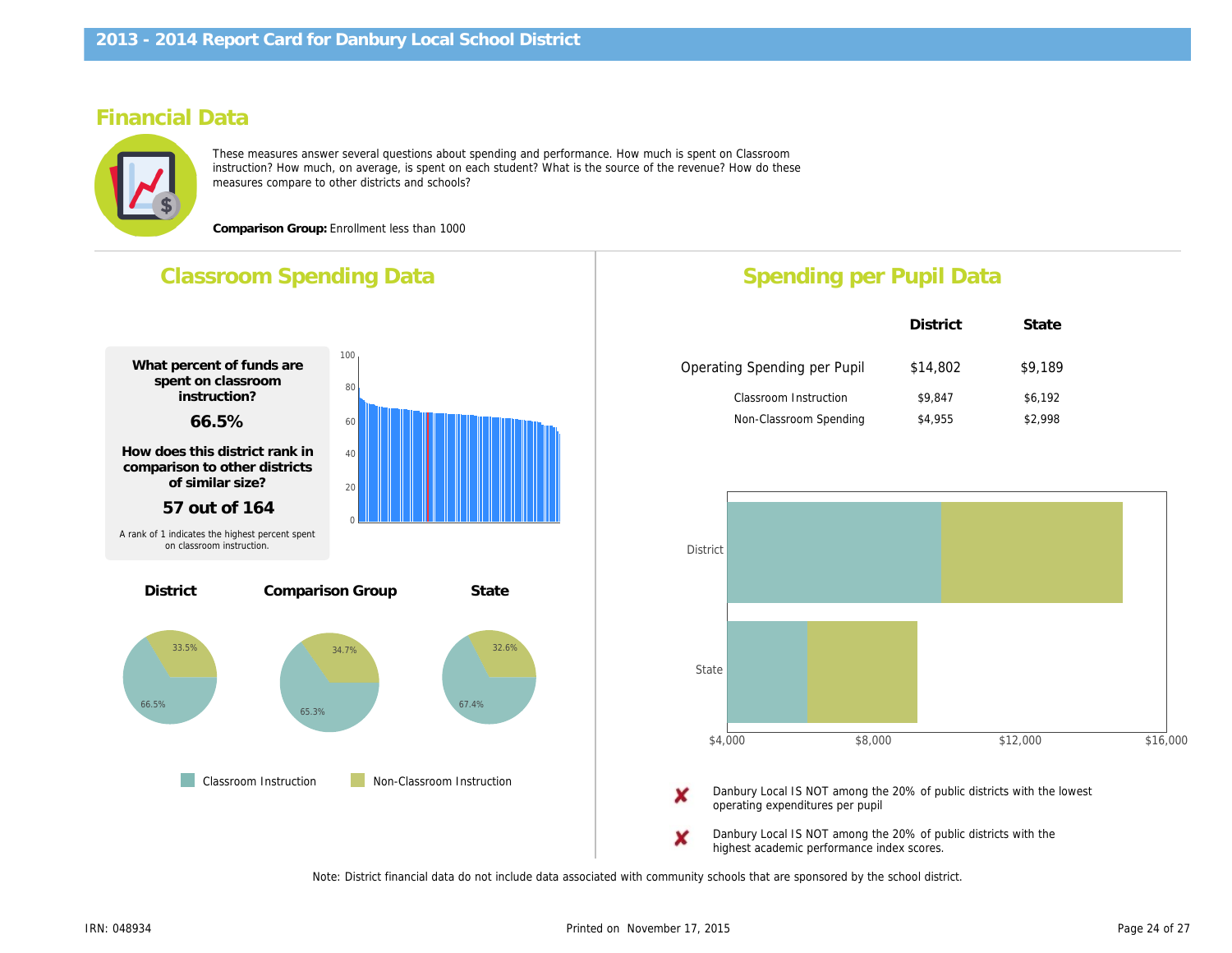## Spending and Performance

This measure answers the question – what is the relationship of average spending per student to performance, and how does that compare to similar districts and s

Performance Index

Performance Index

Similar Districts

## Comparison Group

Spending per Pupil

Spending per Pupil

Performance Index Performance Index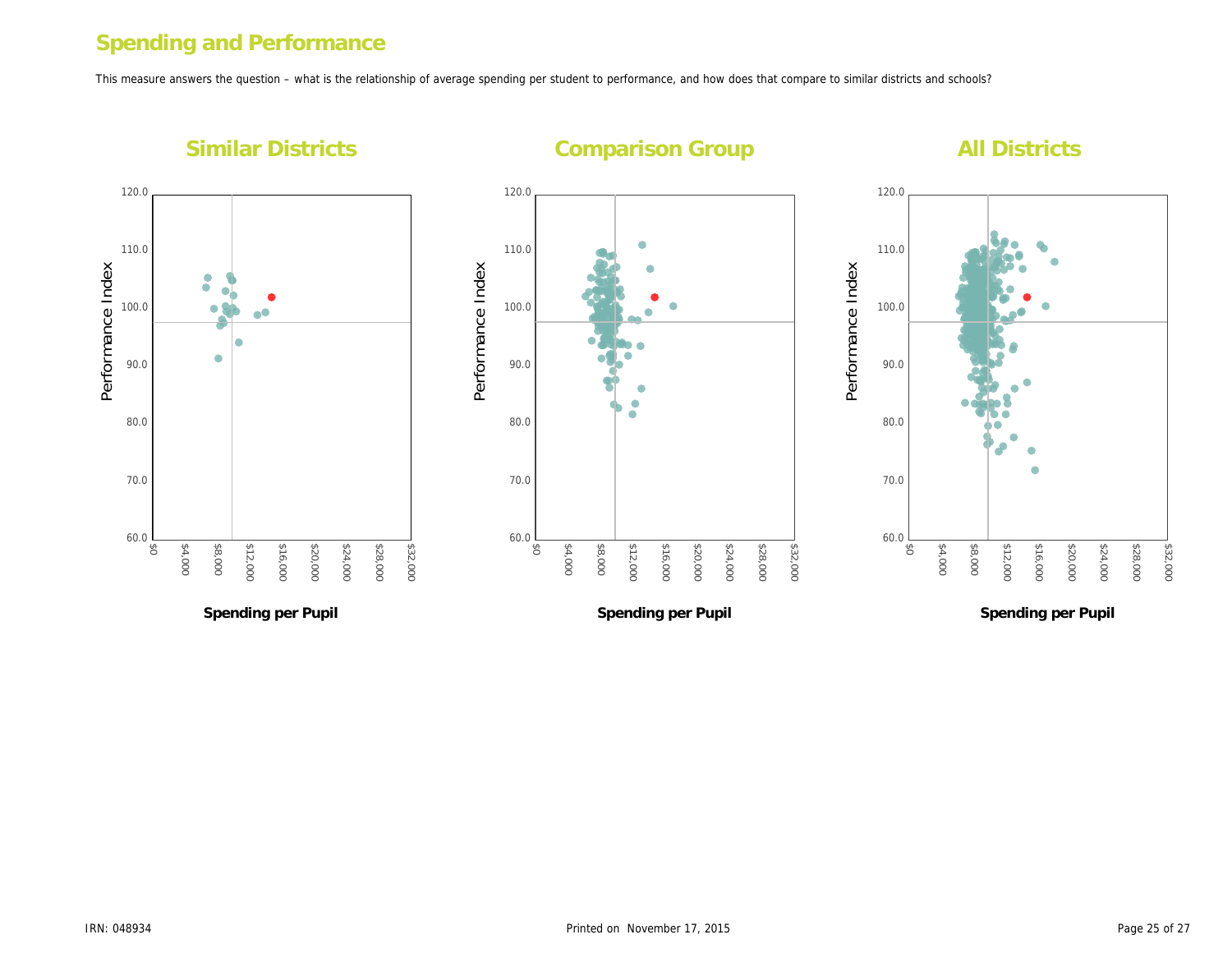## Source of Revenue

| Source of Funds | <b>District</b>      | State Total                |
|-----------------|----------------------|----------------------------|
| Local           | \$7,876,406<br>74.6% | \$8,234,354,404<br>40.0%   |
| State           | \$1.624.403<br>15.4% | \$9,263,100,098<br>45.0%   |
| Federal         | \$395.364<br>$3.7\%$ | \$1.645.296.986<br>8.0%    |
| Other Non-Tax   | \$660.645<br>6.3%    | \$1.454.411.567<br>7.1%    |
| Total           | \$10,556,818 100.0%  | \$20,597,163,055<br>100.0% |